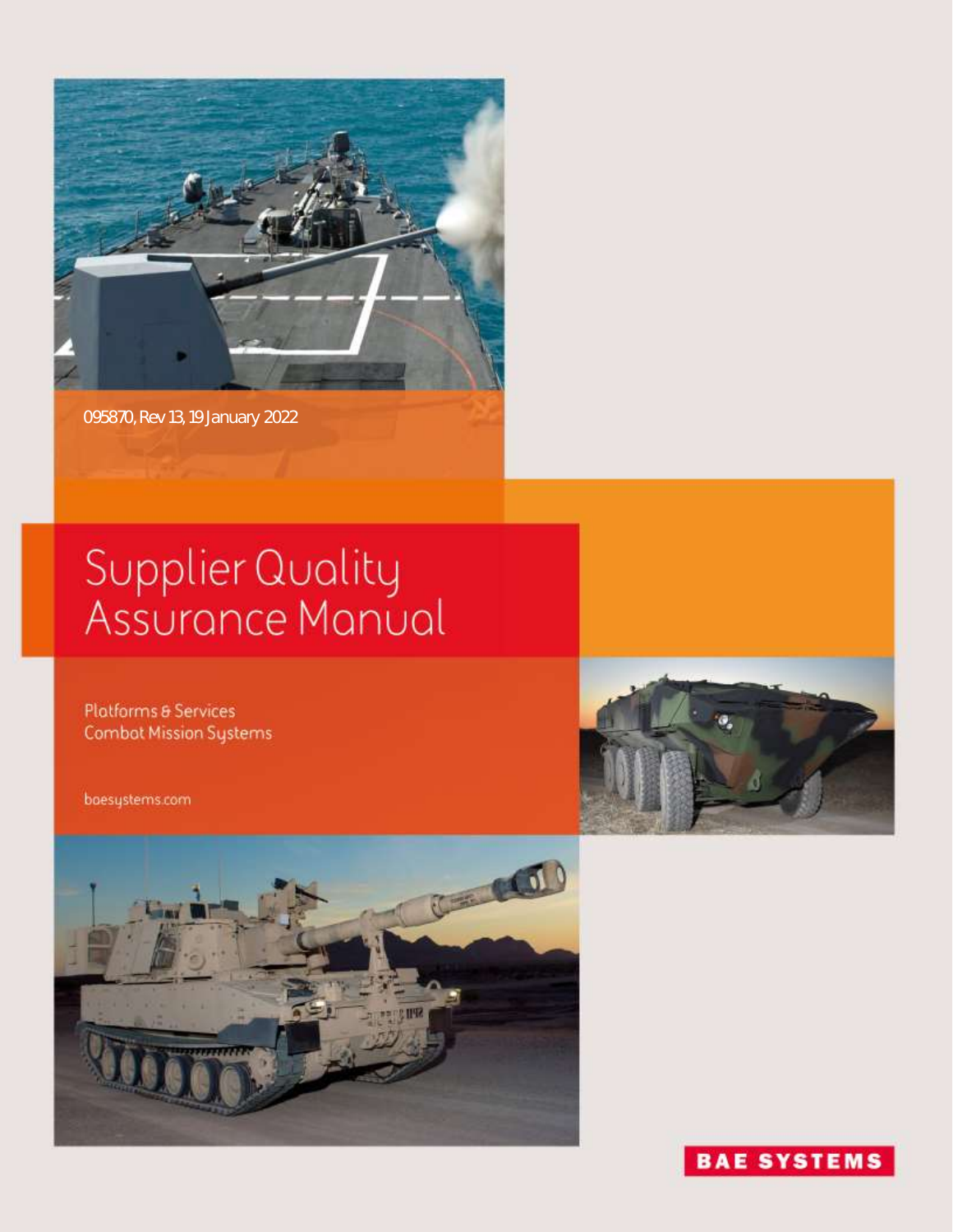| <b>Rev</b> | <b>Date</b> | <b>Change Description</b>                                                                                                                                                                                                                                                                                                                                                                                                                                                                                                                                                                                                                                                                                                                                                                                                                                                                                                     | <b>Approved</b><br><b>By</b>                 | <b>Change</b><br>Request # |
|------------|-------------|-------------------------------------------------------------------------------------------------------------------------------------------------------------------------------------------------------------------------------------------------------------------------------------------------------------------------------------------------------------------------------------------------------------------------------------------------------------------------------------------------------------------------------------------------------------------------------------------------------------------------------------------------------------------------------------------------------------------------------------------------------------------------------------------------------------------------------------------------------------------------------------------------------------------------------|----------------------------------------------|----------------------------|
| <b>Rev</b> | <b>Date</b> | <b>Change Description</b>                                                                                                                                                                                                                                                                                                                                                                                                                                                                                                                                                                                                                                                                                                                                                                                                                                                                                                     | <b>Approved</b><br><b>By</b>                 | <b>Change</b><br>Request # |
| $00\,$     | 11/27/2012  | <b>New Document Release</b>                                                                                                                                                                                                                                                                                                                                                                                                                                                                                                                                                                                                                                                                                                                                                                                                                                                                                                   |                                              | BPMS-00647                 |
| 01         | 09/03/2013  | Addition of amendment A into SQAM<br>document. CDR updates                                                                                                                                                                                                                                                                                                                                                                                                                                                                                                                                                                                                                                                                                                                                                                                                                                                                    | Tom Frazho                                   | BPMS-01446                 |
| 02         | 01/14/2014  | Change to 8.11; change to 6.1; change to<br>6.2                                                                                                                                                                                                                                                                                                                                                                                                                                                                                                                                                                                                                                                                                                                                                                                                                                                                               | Tom Frazho                                   | BPMS-01593                 |
| 03         | 02/19/2015  | Changes/additions/deletions made to the<br>following sections: 2.0, 3.1, 3.2, 3.3, 3.4,<br>3.5, 4.0, 5.1, 5.2, 6.1, 6.2, 6.5, 7.1.1,<br>7.1.2, 8.1, 8.2, 8.3, 8.4, 8.5, 8.6, 8.8,<br>8.10, 9.1, 9.3, 9.4                                                                                                                                                                                                                                                                                                                                                                                                                                                                                                                                                                                                                                                                                                                      | Tom Frazho                                   | BPMS-02169                 |
| 04         | 05/11/2015  | Added 6.6 Traceability of Specialty Metals                                                                                                                                                                                                                                                                                                                                                                                                                                                                                                                                                                                                                                                                                                                                                                                                                                                                                    | Tom Frazho                                   | BPMS-02269                 |
| 05         | 09/01/2015  | Added 7.1.2.1, revised 9.4, revised 7.2                                                                                                                                                                                                                                                                                                                                                                                                                                                                                                                                                                                                                                                                                                                                                                                                                                                                                       | Tom Frazho                                   | BPMS-02447                 |
| 06         | 09/20/2016  | 5.2 Deleted "and respective Supplier<br>Quality Representative"<br>6.1 Changed Solutions to Services<br>6.7 and 6.8 Added<br>7.2 Split verbiage between Combat<br>Vehicles and Weapon Systems<br>7.3 Added<br>8.1 Split between Combat Vehicles and<br><b>Weapons Systems</b><br>8.3 Changed the last part of paragraph;<br>added "the" to the $11th$ bullet; added<br>verbiage to the 12th and 13 <sup>th</sup> bullets;<br>changed "this" to "the" in the 2 <sup>nd</sup><br>paragraph; changed/added verbiage to the<br>$3rd$ paragraph; changed the $5th$ bullet<br>8.5 Added verbiage to the 7 <sup>th</sup> bullet<br>8.9 Added verbiage to the 3rd bullet and 3rd<br>and 4 <sup>th</sup> paragraph; changed" the" to "all"<br>in the $5th$ paragraph<br>8.12 Added<br>9.1 Changed/added verbiage to the $1st$ and<br>$2nd$ paragraphs<br>9.2 Changed MIL standard acronym to PRF<br>9.4 Added : the" to the 3rd bullet | Tom Frazho                                   | BPMS-03125                 |
| 07         | 12/20/2017  | Added new Phoenix mailbox to paragraph<br>8.12 Data Submission Instructions; Add<br>verbiage for VIR form for York/Anniston<br>CAS                                                                                                                                                                                                                                                                                                                                                                                                                                                                                                                                                                                                                                                                                                                                                                                            | $T$ Frazho / R<br>Zuniga / K<br><b>Sturm</b> | <b>BPMS-03820</b>          |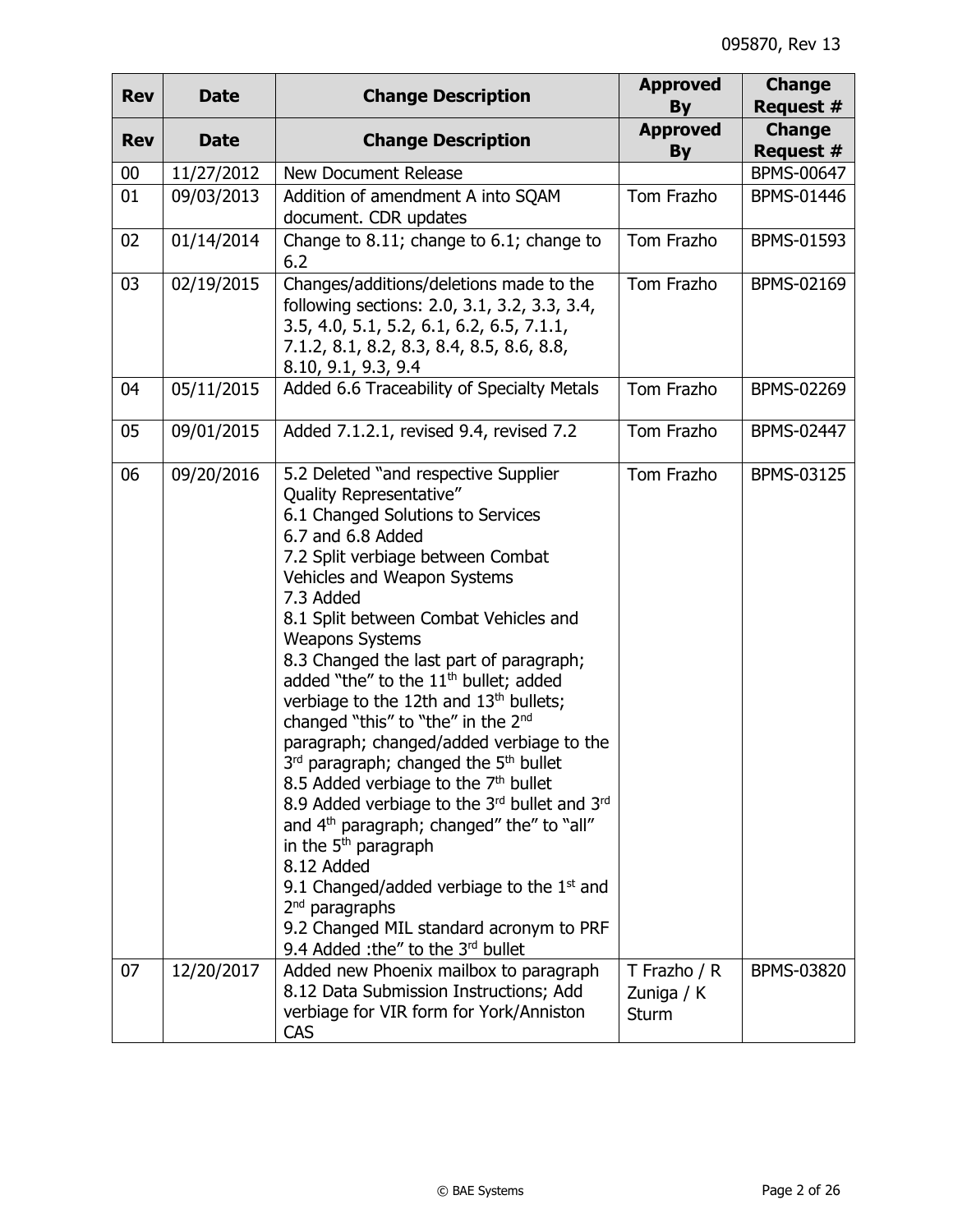| 08 | 06/22/2018 | Added paragraph 8.13; Added "Use the<br>and removed the date from paragraph 6.5             | $T$ Frazho / R<br>Zuniga / K | BPMS-04032        |
|----|------------|---------------------------------------------------------------------------------------------|------------------------------|-------------------|
|    |            | Bearings, Changed Quality Rating and the<br>Quality Risk Assessment ratings for both        | <b>Sturm</b>                 |                   |
|    |            | CV and Weapons Systems, added verbiage                                                      |                              |                   |
|    |            | and/or placed on Containment Level I or<br>II, changed 90% to 98% and added Risk            |                              |                   |
|    |            | Assessment to paragraph 8.1, changed                                                        |                              |                   |
|    |            | 9001 2008 to 9001 2015 in paragraphs 8.2                                                    |                              |                   |
|    |            | and 8.4, corrected dis across to<br>discrepancy (typo), changed revision date               |                              |                   |
|    |            | and rev number to all pages                                                                 |                              |                   |
| 09 | 03/25/2019 | Deleted pp 9.4 Age Sensitive Materials and<br>added pp 9.4 Supplier Qualification / First   | James Dolan<br>Tom Frazho    | BPMS-04524        |
|    |            | Article Testing, added definitions for                                                      | Richard Zuniga               |                   |
|    |            | applicable CAS Business Units to pp 2.0,                                                    | Kenneth Sturm                |                   |
|    |            | changed pp 6.1 third party to sub tier<br>Supplier, pp 7.2 rewrote the paragraph on         |                              |                   |
|    |            | Part Identification Marking, pp 8.3 added                                                   |                              |                   |
|    |            | First Article Test"/Inspection", reformatted<br>for clarity and removed extra CV sites from |                              |                   |
|    |            | the list. Added bullets for Inspection                                                      |                              |                   |
|    |            | Report and Balloon drawing to Section 8.3                                                   |                              |                   |
| 10 | 02/17/2020 | Corrected SQAM Document No. pp 4.0,<br>rewrote the following sections; 6.8, 7.2,            | James Dolan<br>Tom Frazho    | <b>BPMS-05100</b> |
|    |            | 8.12 and 9.1 for clarity, added required                                                    | Ryan                         |                   |
|    |            | hold time visual/NDT inspection, pp 7.1<br>added "special process".                         | Cunningham                   |                   |
| 11 | 10/07/2020 | Added items to 3.3 for notification                                                         | Kenneth Sturm<br>James Dolan | BPMS-05916        |
|    |            | requirements, rewrote paragraph 7.2 to                                                      | Tom Frazho                   |                   |
|    |            | clarify the identification requirements,<br>changed 7.2 & 8.1 to CMS, added                 | Ryan                         |                   |
|    |            | Receiving Inspector as a backup for SQE &                                                   | Cunningham<br>Kenneth Sturm  |                   |
|    |            | QE                                                                                          |                              |                   |
| 12 | 03/22/2021 | Added pandemics to 3.1, added new<br>verbiage to 3.3, added new verbiage to                 | James Dolan<br>Tom Frazho    | BPMS-06397        |
|    |            | 4.0, deleted a part of the first paragraph in                                               | Ryan                         |                   |
|    |            | 5.2, changed verbiage in 5.2, last<br>paragraph, changed to CMS in 6.1, and                 | Cunningham<br>Kenneth Sturm  |                   |
|    |            | 6.6, deleted all references to electronics in                                               |                              |                   |
|    |            | 6.7, as well as added and changed,                                                          |                              |                   |
|    |            | verbiage in the bullets section, added new<br>verbiage in 7.1, added 7.1.3, changed and     |                              |                   |
|    |            | added verbiage in 8.2, moved a section                                                      |                              |                   |
|    |            | further down in section 8.3, and added<br>SPS to the section, added and changed             |                              |                   |
|    |            | other verbiage in 8.3, added the last bullet                                                |                              |                   |
|    |            | in 8.9, added verbiage to 8.10, changed<br>and added addresses in 8.12                      |                              |                   |
| 13 | 1/19/2022  | 1.0: Added acronyms                                                                         | James Dolan                  | BPMS-06397        |
|    |            |                                                                                             | Tom Frazho                   |                   |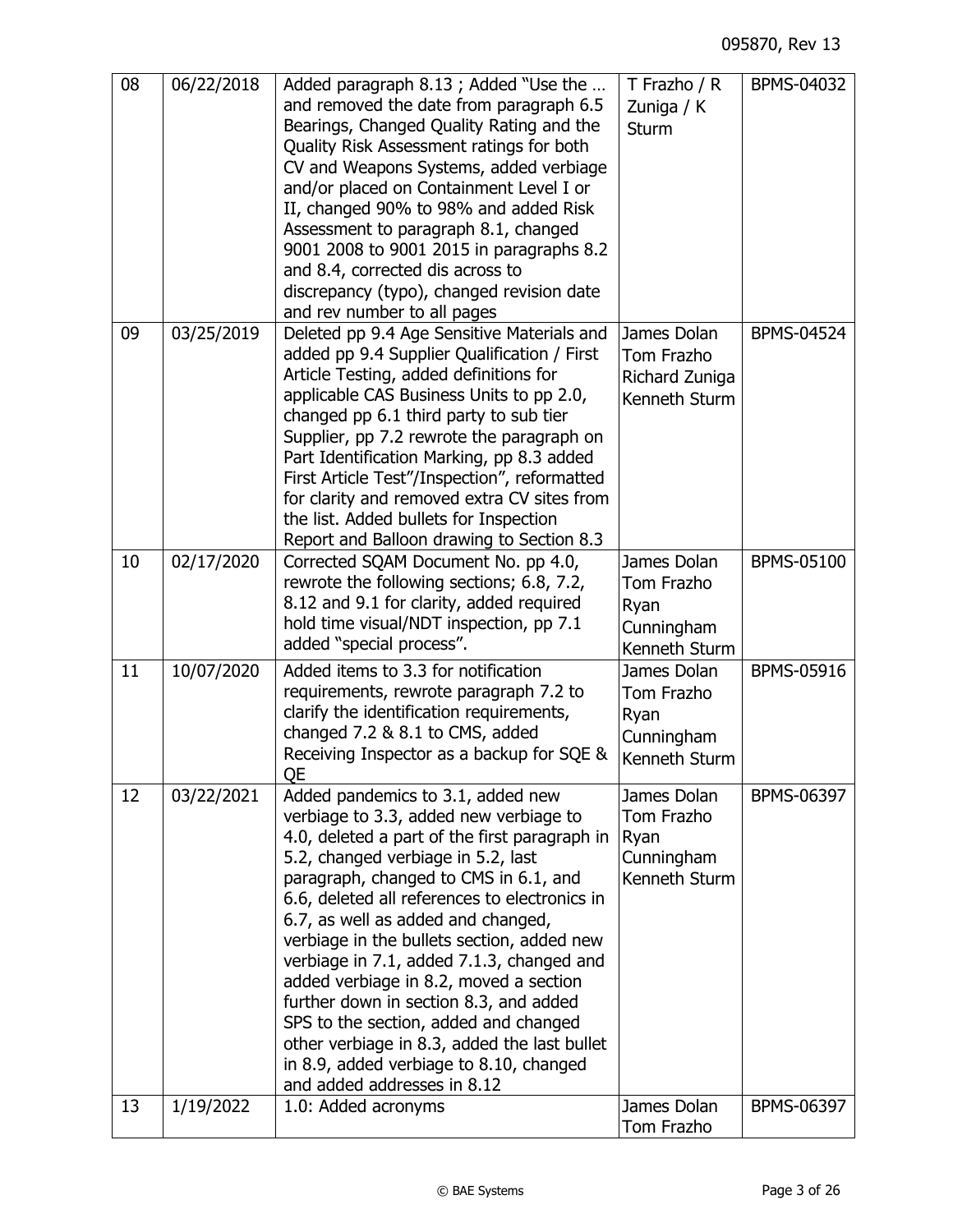|  | 3.3: Added Supplier name change<br>7.1: Removed the words bonding and<br>casting from the first set of bullets<br>7.1.2: Added Supply Chain website link<br>7.2: Added suppler responsibility<br>statement<br>8.1: Removed old calculations; added new<br>calculations<br>8.2: Added IATF, IEC 17025 and the word<br>accredited<br>8.3: Added First Article Inspection - FAI to<br>the first paragraph<br>8.4: Added IEC 17025<br>8.9: Added 1801 Electronics Drive address | Scott Heyd<br>Kenneth<br><b>Sturm</b> |  |
|--|-----------------------------------------------------------------------------------------------------------------------------------------------------------------------------------------------------------------------------------------------------------------------------------------------------------------------------------------------------------------------------------------------------------------------------------------------------------------------------|---------------------------------------|--|
|--|-----------------------------------------------------------------------------------------------------------------------------------------------------------------------------------------------------------------------------------------------------------------------------------------------------------------------------------------------------------------------------------------------------------------------------------------------------------------------------|---------------------------------------|--|

# **Preface**

"BAE Systems, Combat Mission Systems, (CMS) is committed to providing its customers with products and services which demonstrate safety, quality, reliability, and innovation. It is our objective to meet all customer requirements with the aim of exceeding their expectations and enhancing customer satisfaction. We monitor our process performance, review our quality objectives, and maintain compliance to the Quality Management System and applicable regulatory requirements. BAE Systems strives to continually improve our products and processes from design to delivery, including employee safety, waste reduction, and pollution prevention to ensure the sustainability of our company".

We strive to continually improve our process performance by meeting quality objectives, and maintain compliance to the applicable regulatory requirements of our work environment. It is imperative that our business partners operate with the goal of zero defects and 100% on-time delivery and strive to maintain a quality system that ensures continual improvement in the quality and delivery of the product or service. Emphasis should be on defect prevention and the reduction of variation and waste in the Supply Chain, with the ultimate goal of providing the best product, on time, and at the best cost in support of the war fighter.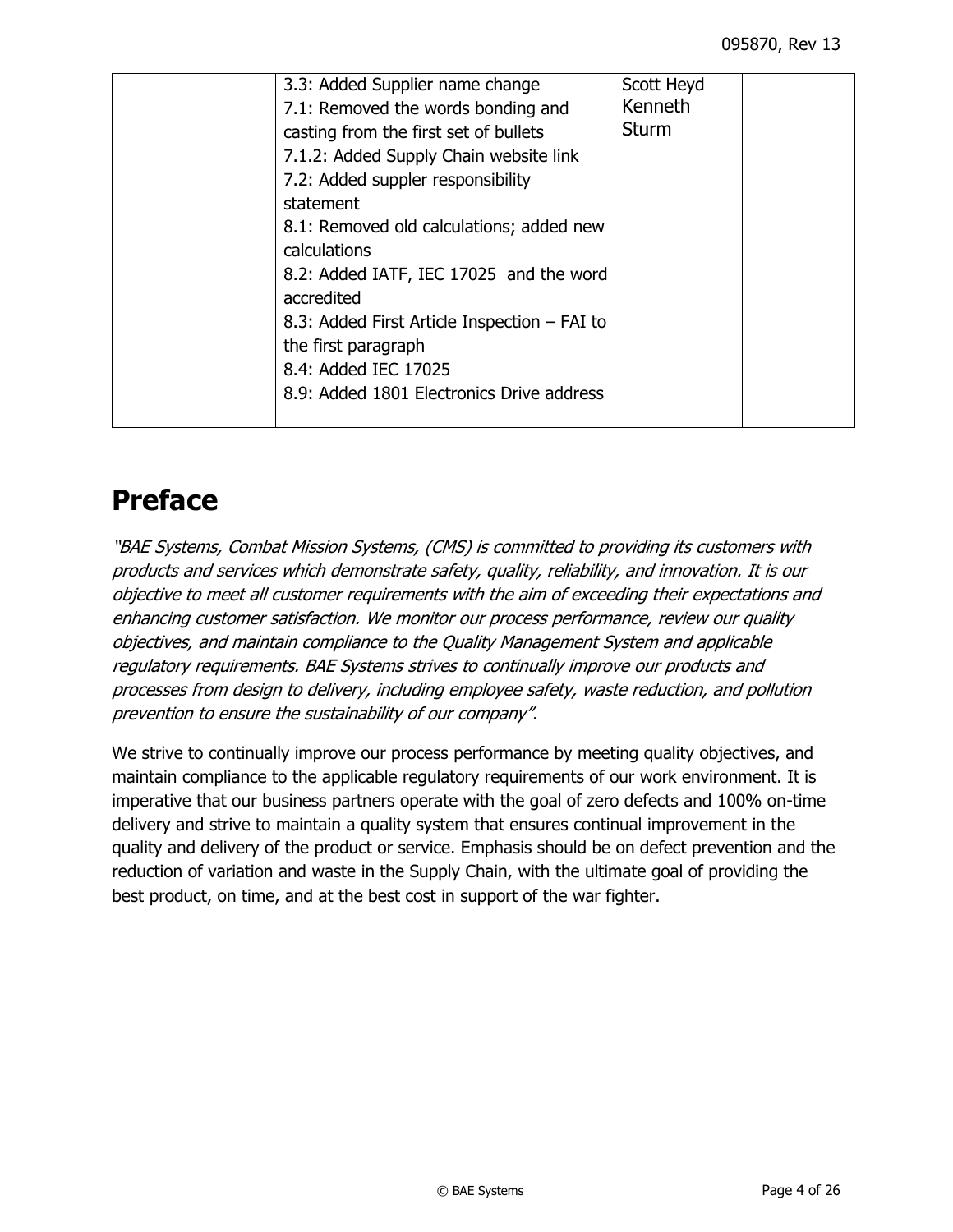# **Contents**

| .14 |
|-----|
|     |
|     |
|     |
|     |
|     |
|     |
|     |
|     |
|     |
|     |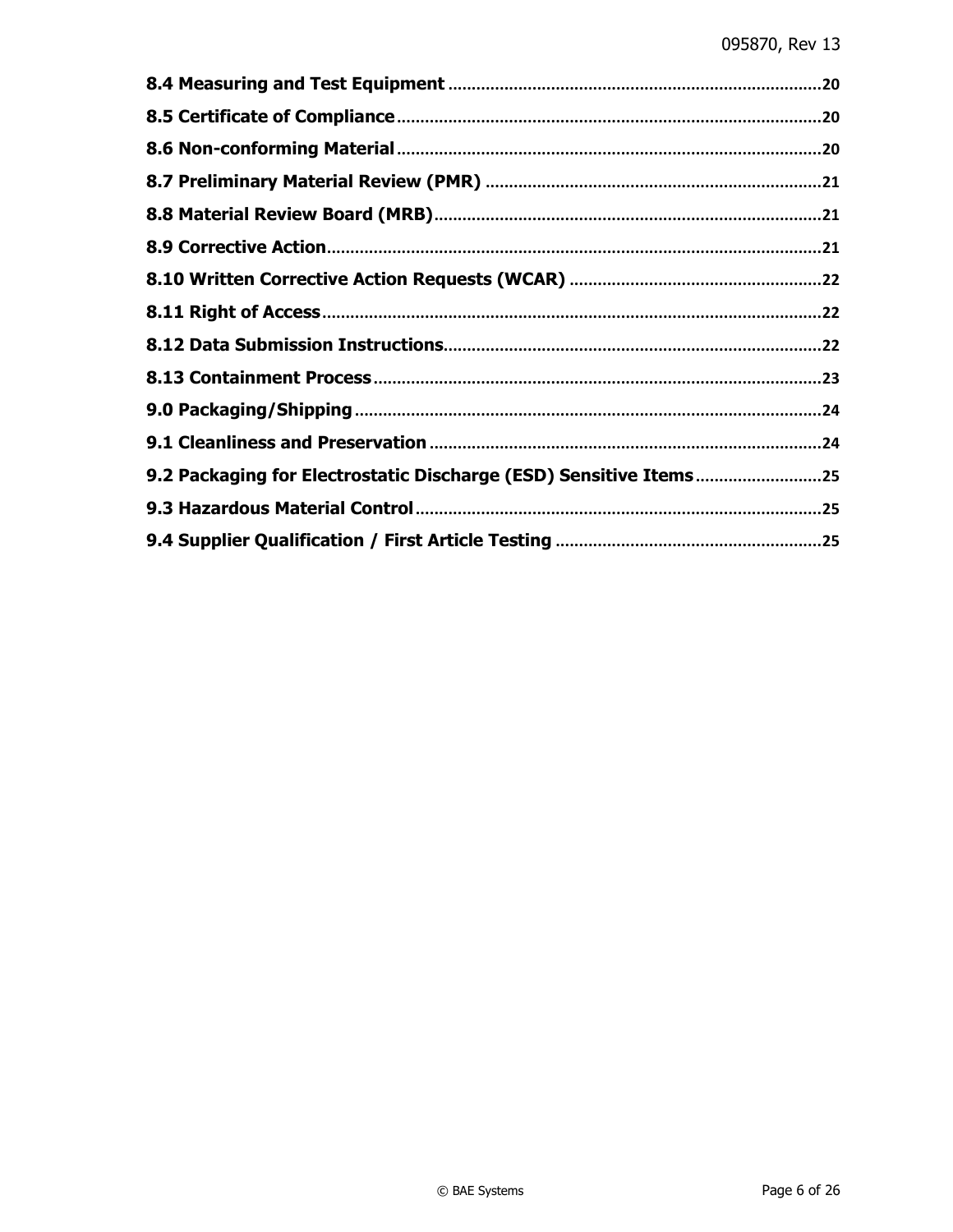# <span id="page-6-0"></span>**1.0 Acronyms**

| ADCN:        | <b>Advance Drawing Change Notification</b>       |
|--------------|--------------------------------------------------|
| ANSI:        | American National Standards Institute            |
| <b>APOP</b>  | <b>Advanced Product Quality Planning</b>         |
| APR:         | Authorized Purchasing Representative             |
| AQL:         | <b>Acceptance Quality Level</b>                  |
| CARC:        | <b>Chemical Agent Resistant Coating</b>          |
| CDR:         | Contract Deliverable Requirement                 |
| C-PLAN       | <b>Control Plan</b>                              |
| DCMA:        | Defense Contracts Management Agency              |
| DFAR:        | Defense Federal Acquisition Regulations          |
| DOT:         | Department of Transportation                     |
| FAI:         | <b>First Article inspection</b>                  |
| FAR:         | <b>Federal Acquisition Regulations</b>           |
| FAT:         | <b>First Article Test</b>                        |
| FPI:         | <b>First Piece Inspection</b>                    |
| ISO:         | International Organization for Standardization   |
| ISIR:        | <b>Initial Sample Inspection Report</b>          |
| ITAR:        | <b>International Traffic in Arms Regulations</b> |
| IWO:         | <b>Interdivisional Work Order</b>                |
| NDE:         | Non-destructive Examination                      |
| NOR:         | Notification of Revision                         |
| OSHA:        | Occupational Safety and Health Administration    |
| <b>PFMEA</b> | Process Failure Mode Effects Analysis            |
| PO:          | <b>Purchase Order</b>                            |
| PPAP:        | <b>Production Part Approval Process</b>          |
| QAP:         | <b>Quality Assurance Provisions</b>              |
| QAR:         | <b>Quality Assurance Requirements</b>            |
| SAE:         | Society of Automotive Engineers                  |
| SPS:         | <b>Standard Process Specification</b>            |
| <b>SQAM</b>  | <b>Supplier Quality Assurance Manual</b>         |
| SQAP:        | <b>Supplier Quality Assurance Provisions</b>     |
| TDP:         | <b>Technical Data Package</b>                    |
| UN:          | <b>United Nations</b>                            |
| VIR:         | <b>Vendor Information Request</b>                |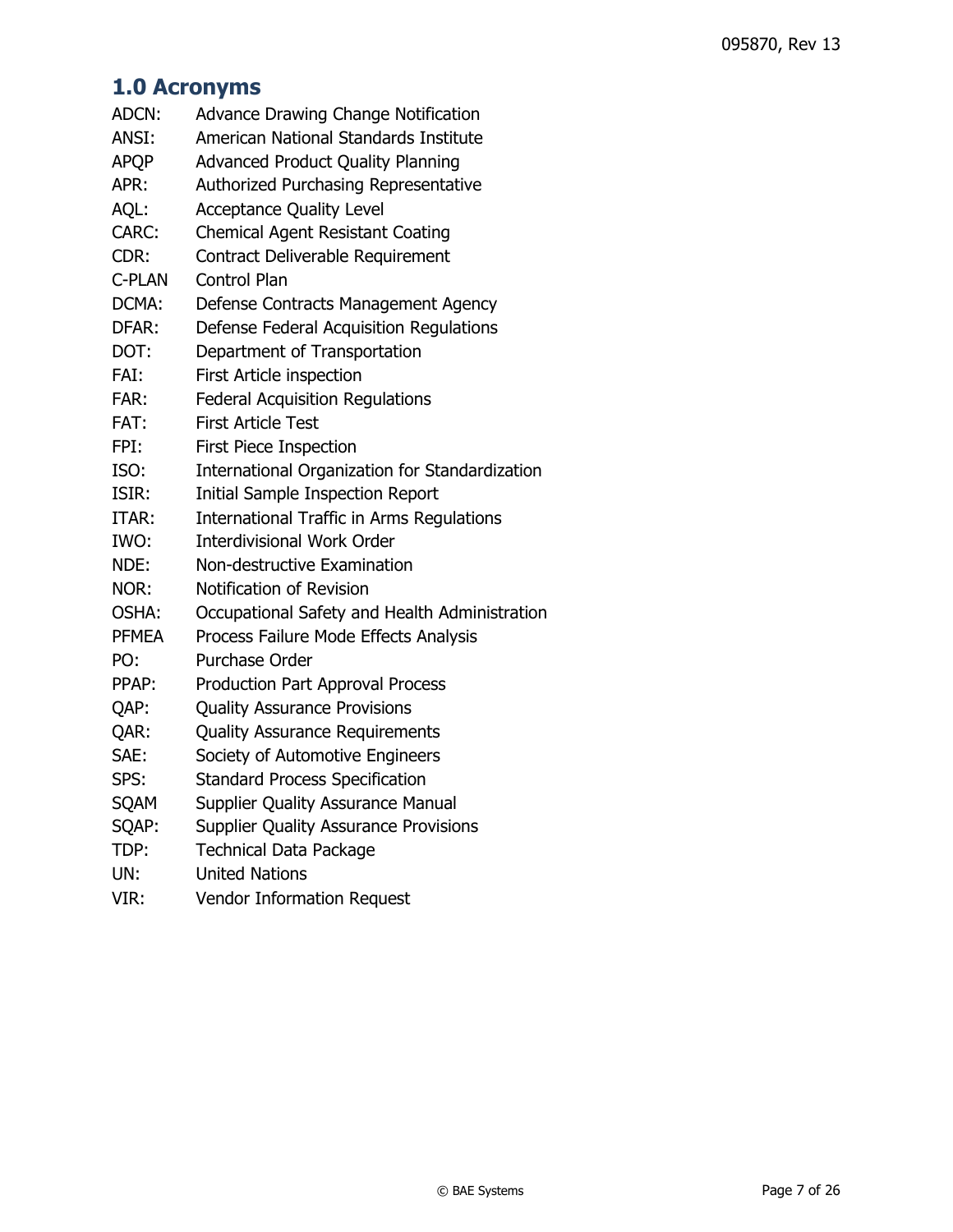# **2.0 Introduction**

This manual is applicable to all PO's, Contracts, Subcontracts/Statements of Work (SOW), and IWO in which it is referenced; these documents shall be collectively referred to as "Purchasing Agreements" in this manual. The applicable revision of this manual shall be identified in the body of the Purchasing Agreement. This manual defines the expectations and requirements with which Suppliers and their sub-tier Suppliers **must** comply when providing material and/or services under this purchasing agreement. **Acceptance of any Purchasing Agreement that references this manual constitutes acceptance of all requirements contained herein.** Some sections of this manual may only apply to specific commodities or situations and will be identified as such.

All communications relative to the requirements of this purchasing agreement, it has associated technical data package, or this manual shall be directed to the appropriate BAE Systems Authorized Purchasing Representative, (APR).

As used in this manual, the terms "Supplier", "Seller", "Vendor", and "Subcontractor" shall have the same meaning and may be used interchangeably.

Combat Mission Systems is defined to include the following facilities: York, Elgin, Sterling Heights, San Jose, Aiken, Phoenix, Anniston, Aberdeen, Louisville and Minneapolis.

# <span id="page-7-0"></span>**3.0 Contracts**

# <span id="page-7-1"></span>**3.1 Business Continuity Planning**

Because of BAE Systems' relationship with its Customer and our sense of responsibility to the war fighter, it is imperative that we deliver quality products in accordance with our customer's schedule. Unforeseen events are a part of our daily life, but our goal is to be as prepared as possible when unforeseen events occur. To this end, BAE Systems requires its Suppliers to maintain, and provide upon request, a business continuity plan which will mitigate the risks from events such as floods, fires, earthquakes, pandemics, and acts of terrorism and permit the Supplier to fulfill their commitments to both BAE Systems and to those who work to protect our freedom.

# <span id="page-7-2"></span>**3.2 E-business Capabilities**

The Supplier shall have email, internet access, and document scanning capabilities sufficient to communicate electronically and provide/receive documentation in electronic format. Documentation includes, but is not limited to, inspection reports, test reports, material certifications, and process certifications. It is the Supplier's responsibility to ensure that documentation converted from paper to electronic format is **legible and complete.**

# **3.3 Notification Responsibilities**

The Supplier shall notify their APR in writing using VIR 089725, as set forth in Section 5.2 below, in the event that any one of the following occurs:

- Change to/relocation of Supplier's facility
- Change in quality systems or operations management
- Any change to the manufacturing process (Note: Applicable to all Tiers of Suppliers)
- Change to Quality Management System registration, including issuance of a new registration certificate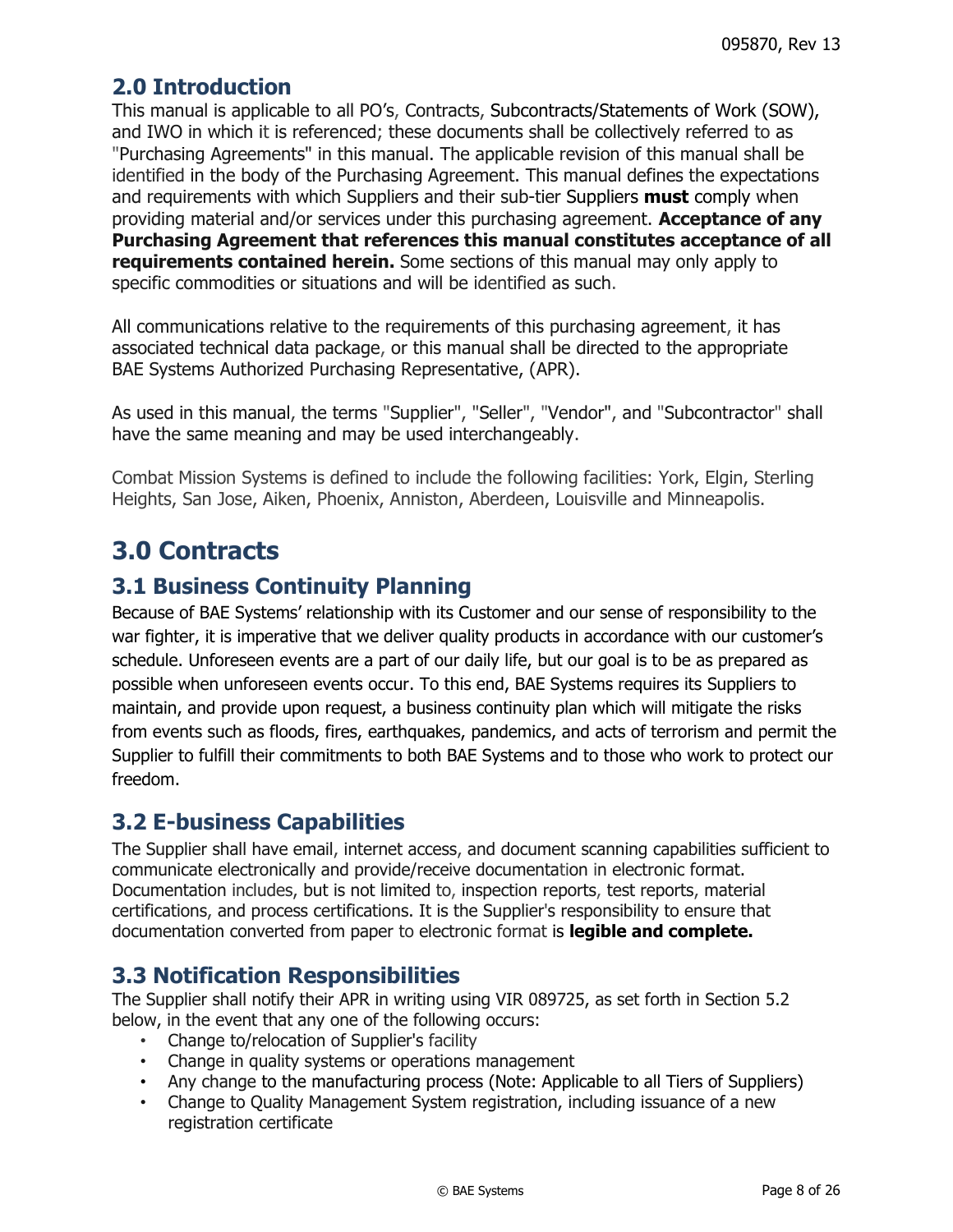- Break in production of 24 months or more
- All Drawing changes whether received from BAE Systems or any Supplier
- Supplier Name change

Failure to notify BAE Systems in a timely manner prior to shipping product may result in the following:

- On-site inspection by BAE Systems or their representative at the Supplier's expense
- Audit of the Supplier's facility at the Supplier's expense
- Withholding of new business opportunities

# <span id="page-8-0"></span>**3.4 Confidentiality**

When the Supplier has been given access to BAE Systems proprietary information, the Supplier shall take such steps as are necessary to minimize the exposure of that information within its facility and to prevent said information from unintended exposure to third parties. If the Supplier determines that proprietary/confidential information has been or may have been compromised, they shall notify the BAE Systems APR immediately.

In the event that a Non-disclosure Agreement (NDA) is entered into between the Supplier and BAE Systems, the Supplier shall contact BAE Systems prior to passing proprietary information to a sub-tier Supplier to determine if a separate NDA is required between BAE Systems and the sub-tier Supplier.

# <span id="page-8-1"></span>**3.5 Control of BAE Systems-furnished Property**

For any property furnished to the Supplier by BAE Systems (materials, tooling, product, etc.) the Supplier shall perform the following actions:

- Maintain a system to ensure the adequate control and protection of all furnished property
- Plainly mark or otherwise adequately identify furnished property as the property of BAE Systems
- Safely store all furnished property separately and apart from the Supplier's property
- Keep all furnished property in the Supplier's possession and/or control in good and serviceable condition (including the performance of calibration and preventative maintenance) and free of liens and encumbrances
- Unless the property is modified, as part of the Supplier's normal manufacturing process, furnished property should be returned in the same condition as originally received by the Supplier, reasonable wear and tear accepted.
- All GFM/GFE and BAE Systems' property furnished for this Purchasing Agreement must be recoverable and returned to BAE Systems when directed
- Any property furnished by BAE Systems shall not be used in the execution of contracts for any other customer without prior written permission from BAE Systems

BAE Systems reserves the right to audit the Supplier's Customer-furnished Property Management System as necessary to ensure compliance to this requirement.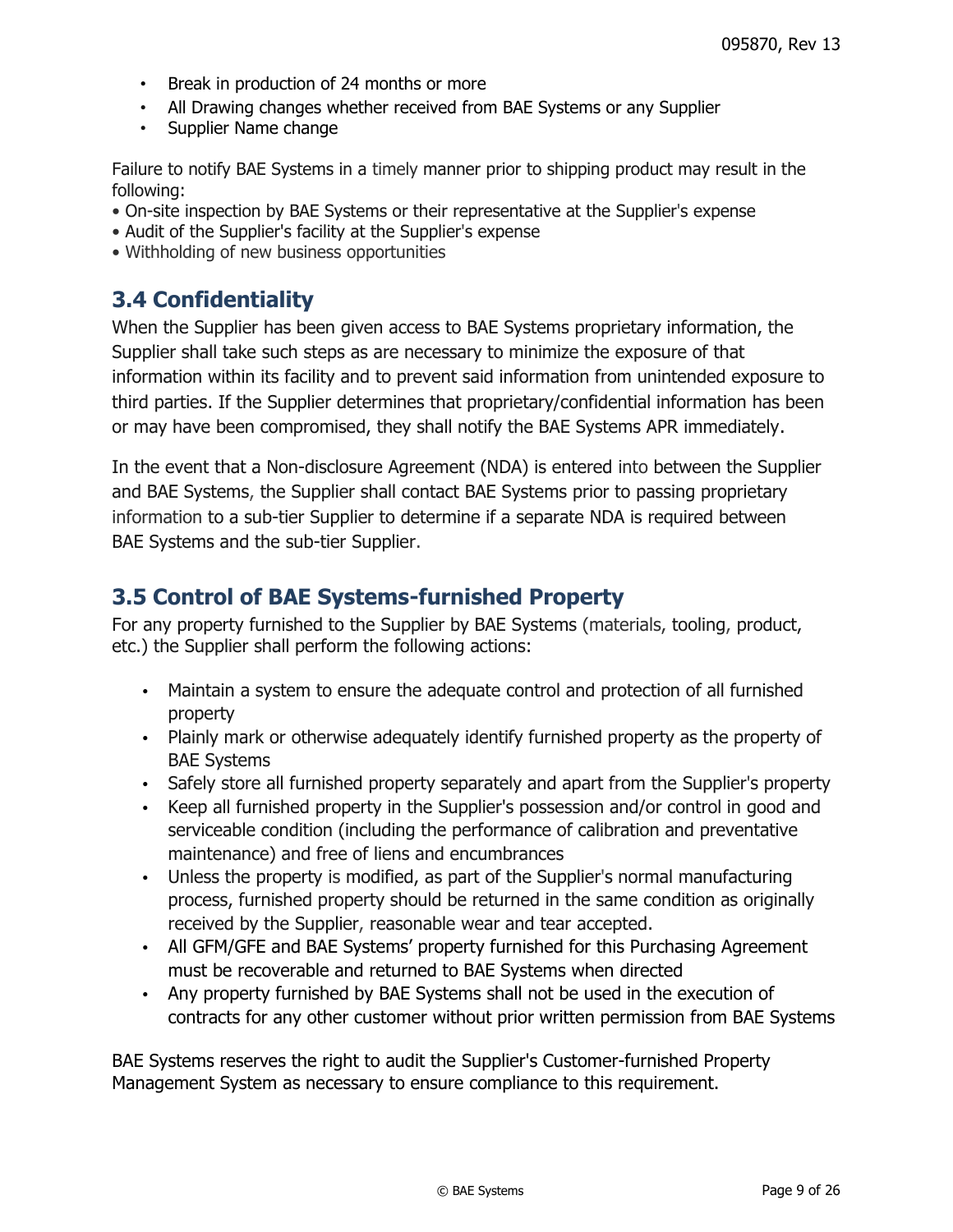# <span id="page-9-0"></span>**4.0 Order of Precedence**

In the event of a conflict between the requirements contained within this purchasing agreement, the following order of precedence shall apply:

- Authorized changes to the purchasing agreement
- Purchasing Agreement (Note: may include notes attached to the purchase order and/or configuration notes on the CQR, etc.)
- 095871 Contract Deliverable Requirements (CDR)
- 095870 Supplier Quality Assurance Manual (SQAM)
- Authorized Changes to the Drawing(s) (i.e. ADCN, NOR, etc.)
- $\bullet$  Drawing(s)
- Applicable Acceptance and Quality Specifications (Performance Specification, QAP, SQAP, QAR, SPS, etc.)
- Specifications cited on the Drawing
- Documents cited within Specifications

Control of the TDP applies to all documents the Supplier provides to their sub-tier Suppliers. The Supplier to BAE Systems, CMS, is fully responsible for the work performed by sub-tier Suppliers. (Note: this includes Suppliers directed by BAE Systems, Suppliers that may be listed on the BAE Systems' Approved Supplier List, or Suppliers selected by the Supplier).

# <span id="page-9-1"></span>**5.0 Engineering**

# <span id="page-9-2"></span>**5.1 Revision Levels**

Unless the Purchasing Agreement specifies usage of an earlier version, the latest revision/ supersession of specifications/standards referenced in the technical data package at the time the purchasing agreement is released, applies.

# <span id="page-9-3"></span>**5.2 Requests for Information/Change/Material Disposition**

All requests for information/clarification, requests for change, and requests for disposition of nonconforming material shall follow the embedded link in the form. 089725 Vendor Information Request (VIR) is required to formally request the information/change/material disposition and will be available through the Purchasing website. The Supplier is not authorized to incorporate any changes until formal approval is received via a change to the purchasing agreement.

# <span id="page-9-4"></span>**5.3 Technical Documents/Configuration Control**

The Supplier shall have available all design records (drawings, specifications, etc.) for the products manufactured including components or details of assemblies and technical standards noted on the drawings. For parts identified as catalog parts, this may consist of functional specifications or a reference to a recognized industry standard. Documents are to indicate the date of the design record and the change level and shall include any authorized engineering change documents used in conjunction with the part drawings.

Those Suppliers with design control over their own products shall have configuration management processes in place to manage design changes. Configuration disciplines required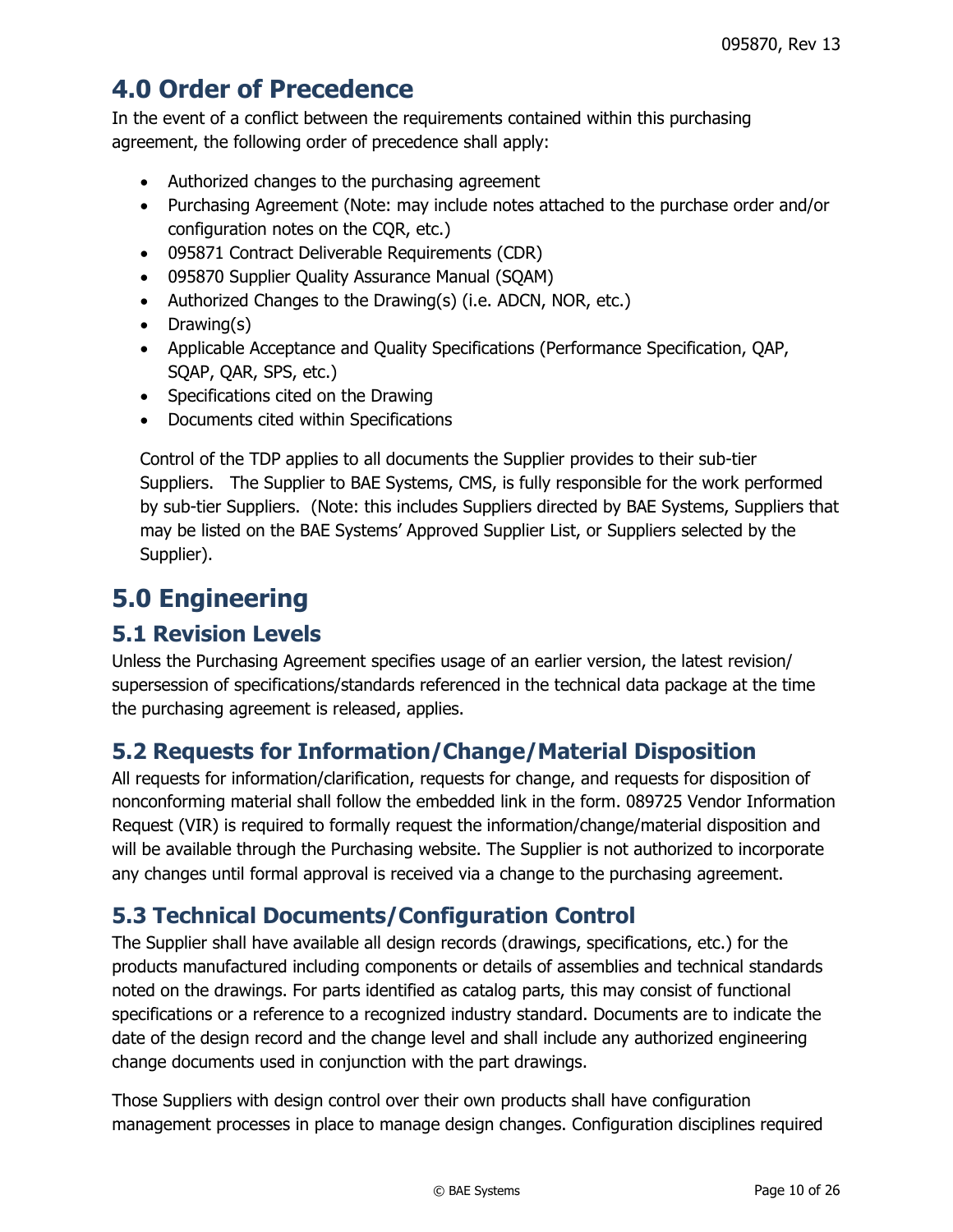include configuration identification, configuration control, configuration status accounting, and configuration audits. These practices shall be subject to audit by BAE Systems. Suppliers not having design control will be required to safeguard our design, ensure the use of the required revision, and return proprietary information upon request.

Specifications and standards referenced in the technical data package (TDP) may be used to satisfy requirements even after the referenced documents are canceled. Replacement specifications and standards may also be used to satisfy TDP requirements in lieu of the canceled document, but must be noted within the supporting documentation. Acceptance of the replacement specification or standard will be at the discretion of the BAE Systems Quality representative.

Technical data packages may include ITAR-controlled drawings, which are subject to export control laws.

# <span id="page-10-0"></span>**6.0 Purchasing**

## <span id="page-10-1"></span>**6.1 Sub-tier Management**

The Supplier assumes all responsibility for the end-item deliverables and any associated documentation. In the event that a sub-tier Supplier is used in the execution of this purchasing agreement, the Supplier is responsible to:

- Manage that sub-tier Supplier
- Ensure that, where required by paragraph 7.1 and its subparagraphs, that only **Suppliers approved by BAE Systems, Combat Missions Systems or by an accredited third party, such as NADCAP,** are used for special processes
- Flow down the requirements of this manual and all relevant/directed Purchasing Agreement requirements
- Provide sub-tier Supplier documentation upon request by BAE Systems
- Ensure timely response from the sub-tier Supplier if corrective action becomes necessary

At no time will BAE Systems actively engage a sub-tier Supplier regarding an open purchase order item without first notifying the Supplier.

# <span id="page-10-2"></span>**6.2 Source Controlled Drawings/Vendor Item Drawings**

Drawings identified as "Source Controlled" contain a list of approved source (s) of supply. The Supplier is required to purchase these items from an approved source. Where the approved Supplier cannot be used, written authorization from BAE Systems is required prior to purchasing material from an unapproved source.

Drawings identified as "Vendor Item" contain a list of recommended source (s) of supply. The Supplier is recommended to purchase these items from the recommended source (s).

# <span id="page-10-3"></span>**6.3 Qualified Products List**

Any items supplied against this purchasing agreement applicable to a Government Qualified Products List/Database as defined by the specification (s), such as paint products, pretreatment chemicals, electrical connectors, etc., must be manufactured by and traceable to a Government-approved source.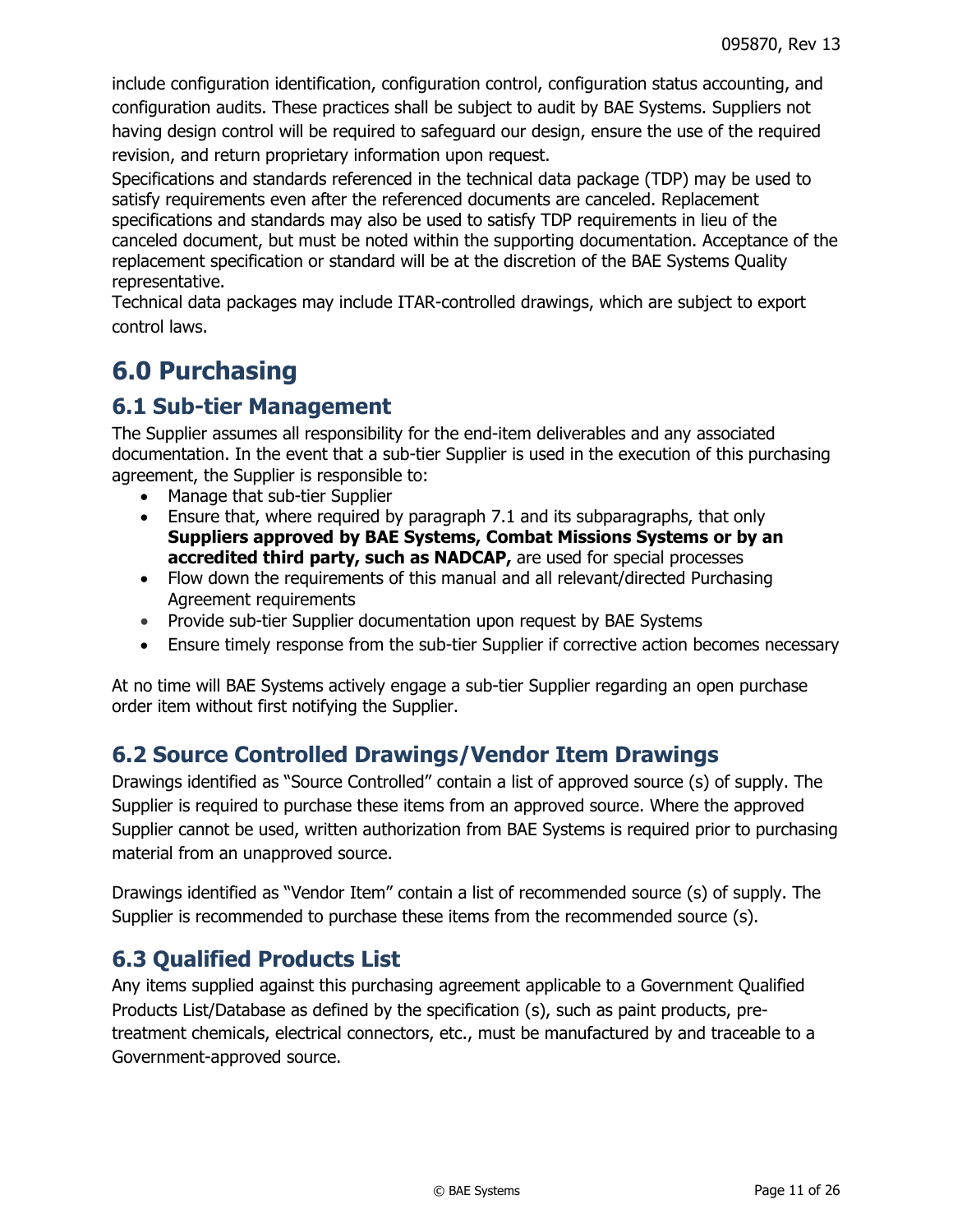# <span id="page-11-0"></span>**6.4 Prohibition on Acquisition of Materials from China**

It is mandatory that the Supplier adhere to the following DFAR requirement. The most recent revision of the DFAR clause is stated below however the Supplier shall adhere to the latest revision as of the issuance of their Purchasing Agreement.

DFAR 252.225-7007 Prohibition on Acquisition of United States Munitions List Items from Communist Chinese Military Companies.

As prescribed in 225.1103(4), use the following clause:

PROHIBITION ON ACQUISITION OF UNITED STATES MUNITIONS LIST ITEMS FROM COMMUNIST CHINESE MILITARY COMPANIES (SEP 2006)

(a) Definitions. As used in this clause-

"Communist Chinese military company" means any entity that is:

(1) A part of the commercial or defense industrial base of the People's Republic of China; or

(2) Owned or controlled by, or affiliated with, an element of the Government or armed forces of the People's Republic of China. "United States Munitions List" means the munitions list of the International Traffic in Arms Regulation in 22 CFR Part 121.

(b) Any supplies or services covered by the United States Munitions List that are delivered under this contract may not be acquired, directly or indirectly, from a Communist Chinese military company.

(c) The Contractor shall insert the substance of this clause, including this paragraph in all subcontracts for items covered by the United States Munitions List.

(End of Clause)

## <span id="page-11-1"></span>**6.5 Bearings**

The Supplier shall adhere to the requirements of DFAR 252.225-7016 for all ball and roller bearings supplied under this Purchasing Agreement. The most recent revision of the DFAR clause is stated below however the Supplier shall adhere to the latest revision as of the issuance of their Purchasing Agreement.

DFAR 252.225-7016 Restriction on Acquisition of Ball and Roller Bearings

As prescribed in 225.7009-5, use the following clause:

# Use the clause at 252.225.7016. RESTRICTION ON ACQUISITION OF BALL AND ROLLER BEARINGS

- (a) *Definitions*. As used in this clause-
	- (1) "Bearing components," means the bearing element, retainer, inner race, or outer race.
	- (2) "Component," other than a bearing component, means any item supplied to the Government as part of an end product or of another component.
	- (3) "End product" means supplies delivered under a line item of this contract.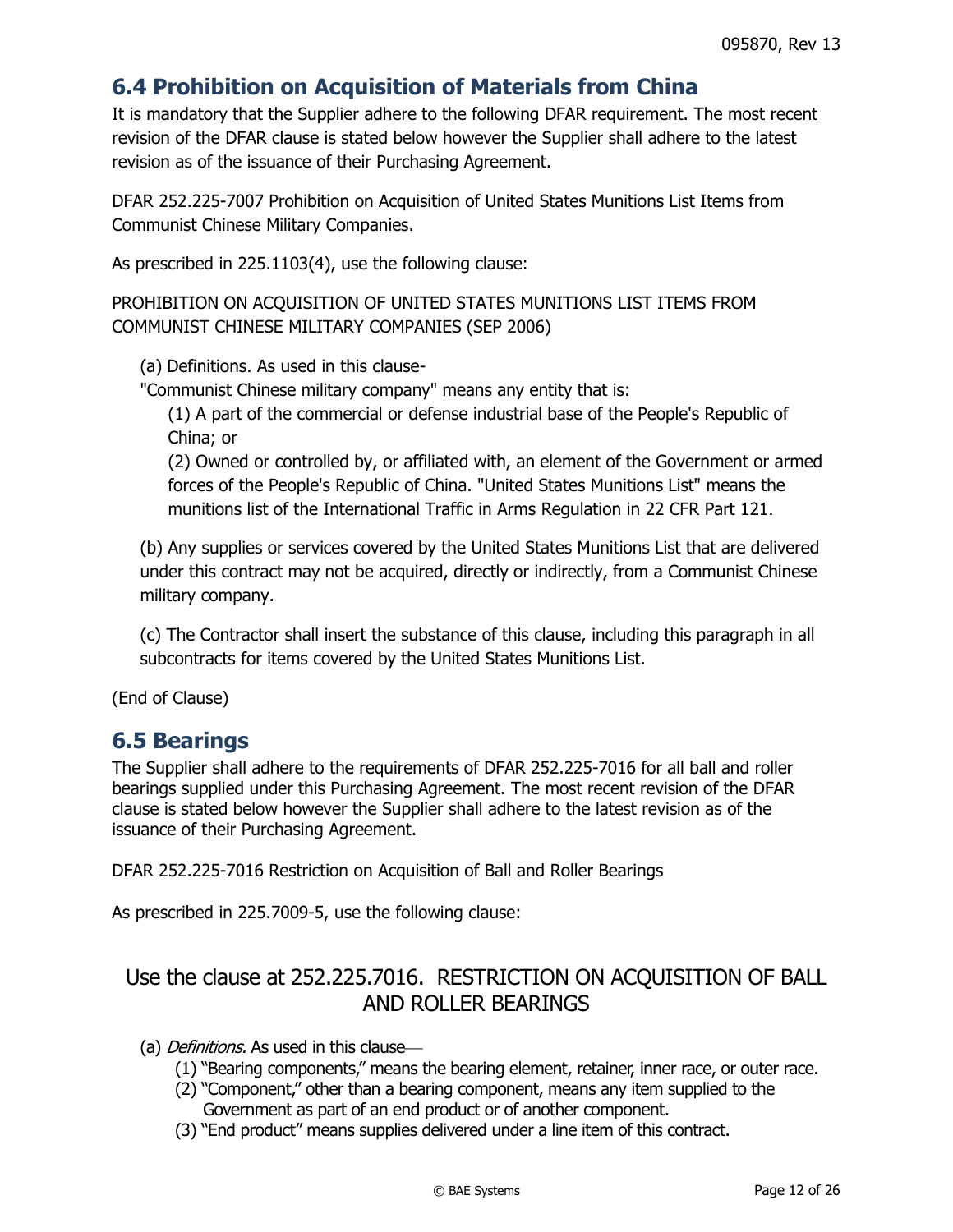- (b) Except as provided in paragraph (c) of this clause—
	- (1) Each ball and roller bearing delivered under this contract shall be manufactured in the United States, its outlying areas, or Canada; and
	- (2) For each ball or roller bearing, the cost of the bearing components manufactured in the United States, its outlying areas, or Canada shall exceed 50 percent of the total cost of the bearing components of that ball or roller bearing.
- (c) The restriction in paragraph (b) of this clause does not apply to ball or roller bearings that are acquired as—
	- (1) Commercial components of a noncommercial end product; or
	- (2) Commercial or noncommercial components of a commercial component of a noncommercial end product.
- (d) The restriction in paragraph (b) of this clause may be waived upon request from the Contractor in accordance with subsection [225.7009-4](http://www.acq.osd.mil/dpap/dars/dfars/html/current/225_70.htm#225.7009-4) of the Defense Federal Acquisition Regulation Supplement.
- (e) If this contract includes DFARS clause [252.225-7009,](http://www.acq.osd.mil/dpap/dars/dfars/html/current/252225.htm#252.225-7009) Restriction on Acquisition of Certain Articles Containing Specialty Metals, all bearings that contain specialty metals, as defined in that clause, must meet the requirements of that clause.
- (f) The Contractor shall insert the substance of this clause, including this paragraph (f), in all subcontracts, except those for—
	- (1) Commercial items; or
	- (2) Items that do not contain ball or roller bearings.

(End of clause)

# <span id="page-12-0"></span>**6.6 Traceability of Specialty Metals**

All specialty metals used to produce parts for BAE Systems Combat Missions Systems (CMS) and sold to the US Government shall be traceable to their country of origin. Objective evidence verifying the country of origin, i.e., Material Certificate of Analysis, shall be presented upon request by BAE Systems or the US Government.

Refer directly to DFARS 252.225-7008 and 252.225-7009 for the definitions of specialty metals and the permitted countries of origin.

# <span id="page-12-1"></span>**6.7 Counterfeit Parts Prevention Plan**

A Counterfeit Part is a Part that is: (1) an unauthorized copy or substitute that has been identified, marked, and/or altered by a source other that the Original Component Manufacturer (OCM) or Authorized Distribution Chain and has been misrepresented to be an OCM's authorized Part; and/or (2) previously used Parts that are misrepresented as being "new" when provided. The Supplier is responsible to prevent counterfeit materials from being provided to BAE Systems. To that end, the Supplier shall:

- Obtain parts only from the OCM or their Authorized Distribution Chain.
- Obtain other parts or materials when CDR 086 is applied, only from the OCM or their Authorized Distribution Chain.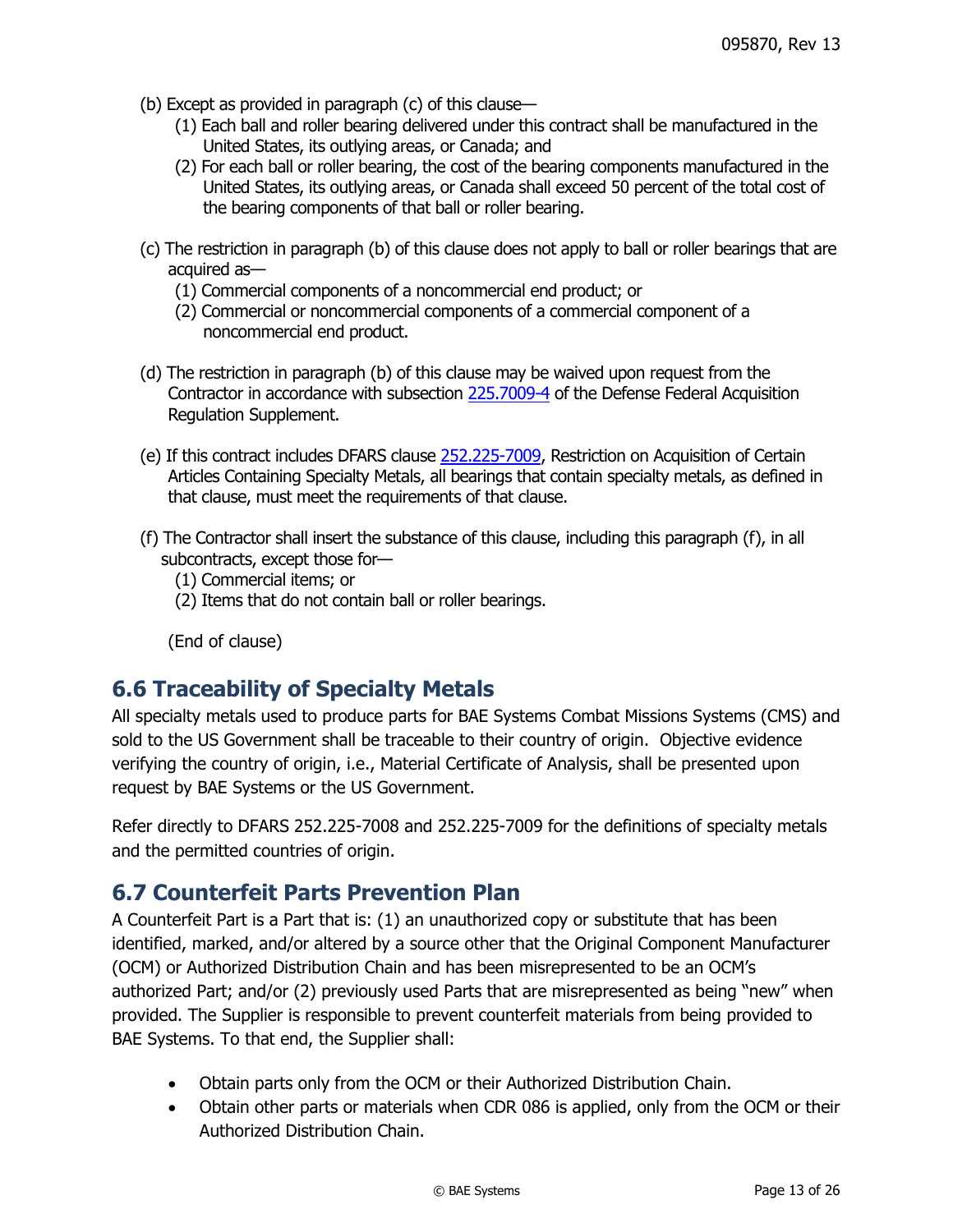- Obtain written authorization from BAE Systems prior to purchasing parts from any source other than the OCM or their Authorized Distribution Chain (i.e. Independent Distributors).
- Verify parts obtained from Independent Distributors through in-house or third party testing/inspection or through supplied certificates of authenticity/origin to determine authenticity; documentation must be retained on file and provided upon request to BAE Systems.
- Confine all suspect/identified Counterfeit Parts to ensure that they cannot reenter the market; **do not return counterfeit/suspect counterfeit parts to the Supplier.**
- Notify the BAE Systems APR in writing in the event that Counterfeit/Suspect Counterfeit Parts are found.
- Supplier must have processes for maintaining part traceability for all parts or material with CDR 086 requirement assigned (e.g., item unique identification) that enable tracking of the Supply Chain back to the original manufacturer, whether the parts are supplied as discrete parts or are contained in assemblies. This traceability process shall include certification and traceability documentation developed by manufacturers in accordance with Government and industry standards; clear identification of the name and location of Supply Chain intermediaries from the manufacturer to the direct source of the product for the seller; and, where available, the manufacturer's batch identification for the part (s), such as date codes, lot codes, or serial numbers. If IUID marking is selected as a traceability mechanism, its usage shall comply with the item marking requirements of DFARS 252.211-7003, Item Unique Identification and Valuation.

# <span id="page-13-0"></span>**6.8 Commercial Off The Shelf (COTS) Parts**

Commercial Off the Shelf (COTS) parts are commercially available items by design to be procured and utilized without modification (e.g. common electronic components).

Paragraph 8.3 of the SQAM is not applicable to this item; the Supplier shall provide a certificate of conformance and/or a packing slip as the objective quality evidence where no other objective evidence is available.

# <span id="page-13-1"></span>**7.0 Production**

# <span id="page-13-2"></span>**7.1 Special Processes**

All special processes identified below and utilized on a BAE Systems' Purchase Agreement require certification by NADCAP or approval by BAE Systems. Special process requirements identified below shall be flowed down to all sub-tier Suppliers. The Supplier shall provide a current Certificate of Conformance (C of C) certifying compliance for all special processes identified below and performed as required by the TDP. All special process Suppliers or their sub-tier Suppliers utilized on the Purchasing Agreement shall have a current accreditation by NADCAP or approved by BAE Systems. The Certificate of Compliance shall define and document all processes used in satisfying the TDP/Purchasing Agreement requirements and the date of the last audit. Special processes will be as defined below in our SQAM, AS9100 and by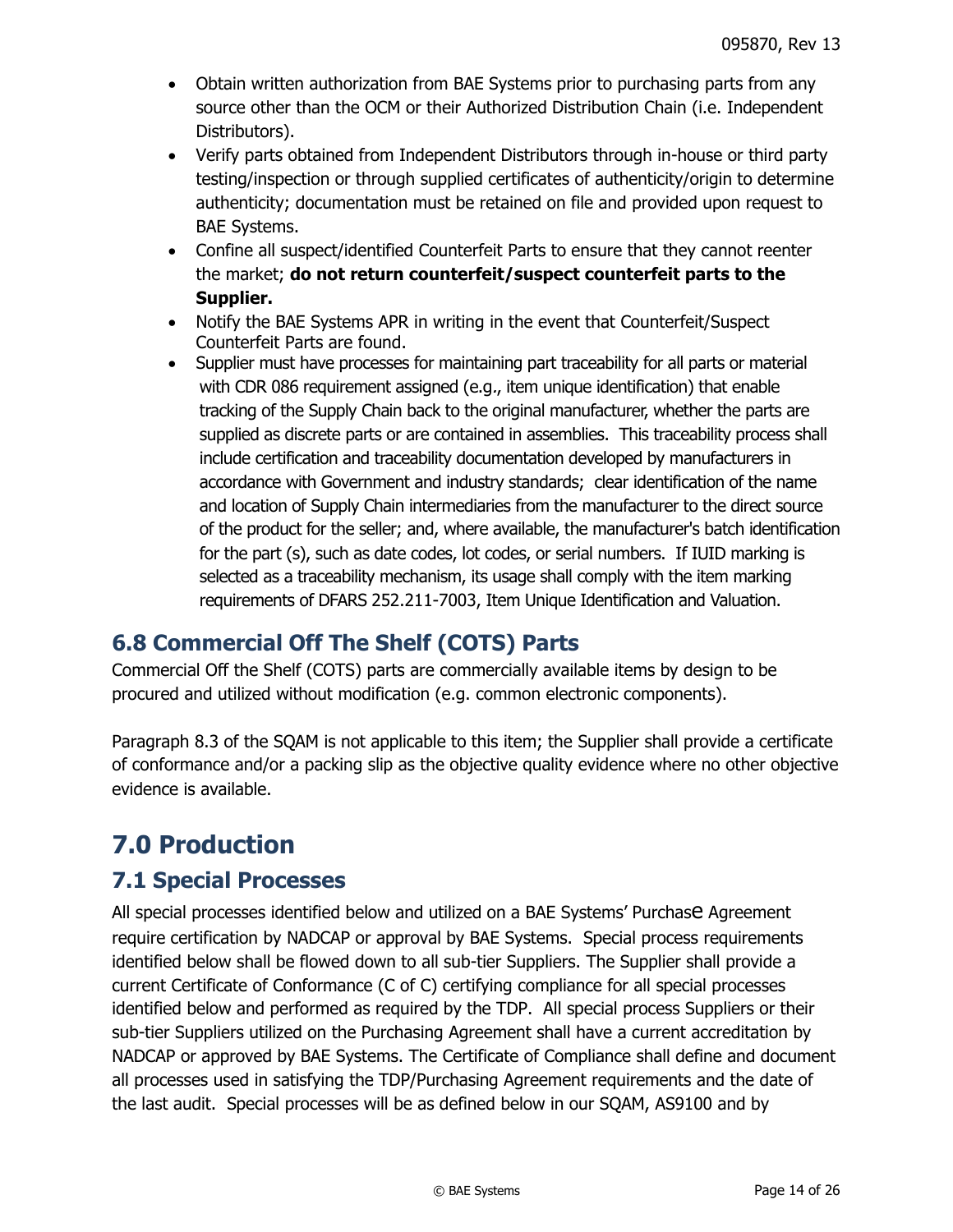NADCAP. All costs associated with NADCAP accreditation shall be borne by the special process Supplier.

Special processes include, but may not be limited to, any of the following:

- The following special processes are required to be approved by BAE Systems
	- o Chemical Agent Reactive Coating (CARC) Painting does not require NADCAP, but requires BAE Process Audit Approval
	- o Soldering
	- o Welding/Brazing requires BAE Systems Weld Process Audit Approval and Weld Procedure Approval **prior** to welding
- The following special processes are required to be approved by NADCAP when the specific CDR is applied to the contract
	- o Heat Treating
	- o Painting (Non CARC Painting)/Coating
	- o Plating
- The following special processes are required to be certified to the identified standards.
	- o Destructive/Non-destructive Testing (shall comply with ASNT TC1A or NAS410) Note personnel shall have a Level 2 or better certification.

## **7.1.1 General Special Process Requirements**

For Suppliers providing items, which require special processing, the special process Supplier shall:

- Maintain training/certification documentation for operators and inspectors in support of the special process being performed and make those records available to BAE Systems upon request. Operators/Inspectors performing NDE, soldering, and/or welding/brazing shall be certified to the proper level as identified in the specifications called out in the TDP of the purchase agreement.
- Maintain special process procedures/work instructions with revision control
- Maintain objective evidence of product compliance to the relevant specification(s) governing that special process

Additional requirements for certain special processes may be applicable through the purchasing agreement.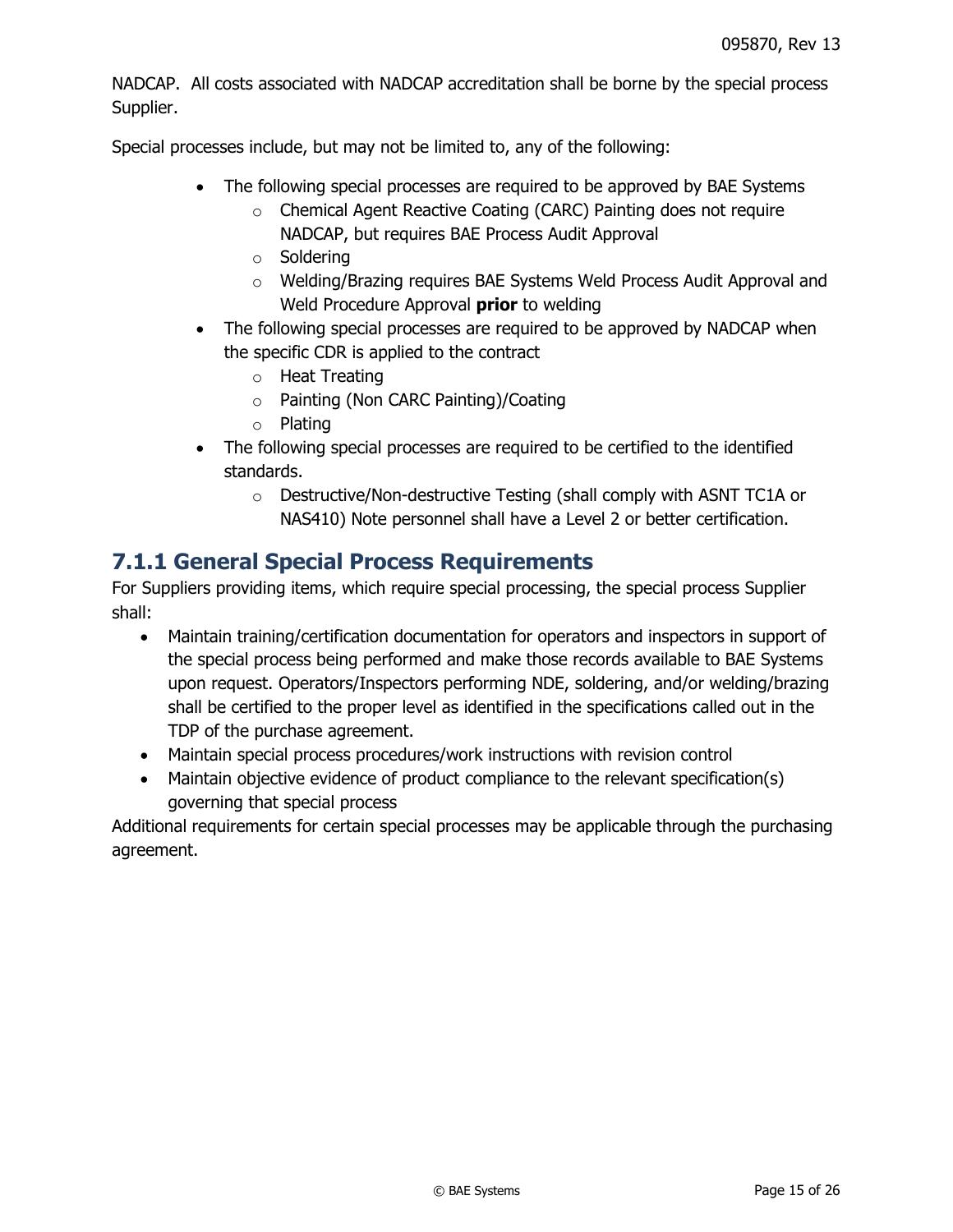# **7.1.2 Chemical Agent Resistant Coating (CARC)**

Processing of CARC-finished parts/assemblies shall **only** be performed by a BAE Systems approved Supplier. Parts received which are not finished by an approved Supplier will be rejected and may be subject to rework by an approved Supplier at the Supplier's expense. For the approved CARC Paint supplier list, please see the Platform & Services Purchasing Website [\(https://pns-purchasing.us.baesystems.com/index.shtm](https://pns-purchasing.us.baesystems.com/index.shtm)) "Approved Painter List".

# <span id="page-15-0"></span>**7.1.2.1 Test and Inspection Documentation**

The Supplier shall provide a copy of all test and inspection documentation for BAE Systems' review upon request as follows:

- Name and address of the finisher
- Part number
- Purchasing Agreement number
- Signature, printed name, and title of the Supplier Representative
- Certification date
- List of specifications used in the processing of the paint
- Paint thickness of a sample of actual parts for the primer
- Paint thickness of a sample of actual parts for the top coat
- Material lot/batch number(s)
- Material expiration date(s)
- A Certificate of Conformance

## <span id="page-15-1"></span>**7.1.3 Welding/Brazing**

Welding/brazing of BAE Systems part(s) and/or assemblies shall only be performed by a BAE Systems Approved Weld Supplier. Parts received, which are not welded by an Approved Weld Supplier shall be rejected and may be subject to rework by an Approved Weld Supplier or scrapped at the Supplier's expense.

## <span id="page-15-2"></span>**7.1.3.1 Weld Process Audit**

The Supplier shall be deemed a BAE Systems Approved Weld Supplier following a successful Weld Process Audit confirming that the Supplier has adequate weld systems in place **prior** to performing any welding for BAE Systems.

## <span id="page-15-3"></span>**7.1.3.2 Supplier Weld Procedures**

The BAE Systems Approved Weld Supplier shall submit all Weld Procedure(s) (WPS's) for BAE Systems' parts **prior** to the start of fabrication.

# <span id="page-15-4"></span>**7.2 Part Identification Marking**

Identify all parts using the criteria listed below:

- All commercial parts will be identified as defined on the commercial TDP.
- Outside Special Processes, (OSP) will be marked per the Statement of Work, (SOW).
- All other parts are to be marked with the following criteria:
	- o Part Number as defined on the purchase order line item for the part.
	- $\circ$  Cage Code as defined on the drawing as applicable.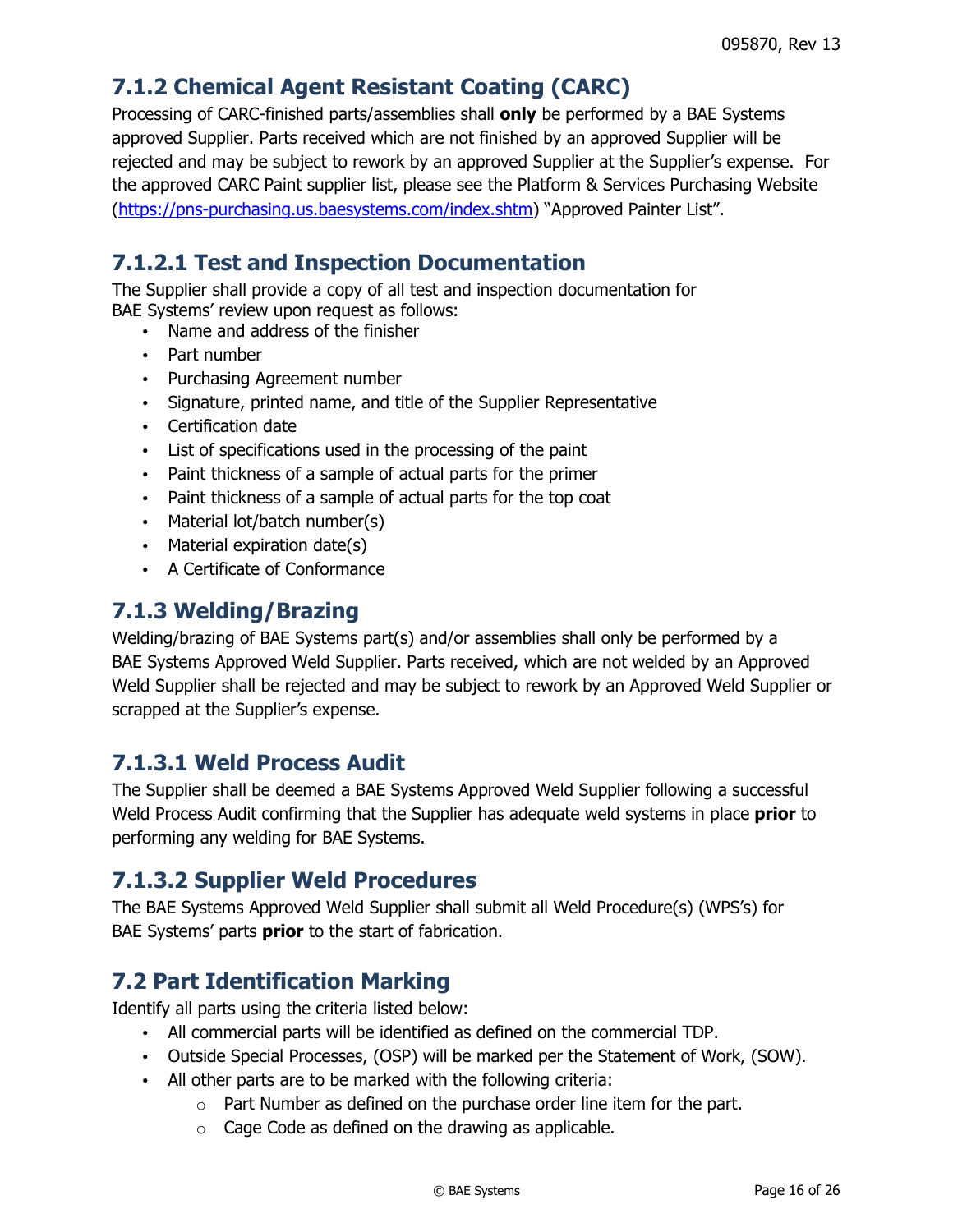- o Cage Code of the producing Supplier/vendor.
- The method will be as defined on the drawing:
	- $\circ$  If no method is defined use MIL-STD-130 as a quide for determining the marking/identification method.
	- $\circ$  The marking method cannot affect form, fit, or function of the part.
- The location will be as defined on the drawing:
	- $\circ$  If no location is defined, the Supplier is to determine the best marking location.
	- $\circ$  The marking location cannot affect form, fit, or function of the part.

If there are any questions, please submit a VIR for clarification.

The Supplier shall ensure that parts are legibly marked in accordance with these requirements. (If this identification is no longer visible, after all finishing processes have been completed the info must be reapplied with the identification method to be determined by the Supplier, the identification process cannot affect form, fit or function of the part). Objective evidence must be made available upon request to support the original marking methods used.

Suppliers are responsible for maintaining objective evidence for all part marking compliance for each shipment, coordinating and documenting the traceability to the specific shipment.

# <span id="page-16-0"></span>**7.3 CARC Paint Marking**

All parts large enough to be individually marked shall be marked with the name or logo of the painter and the date or lot identification on which the parts were painted. If the Supplier paints the parts, only the date on which the parts are painted is required. Marking shall be ink stamped in a contrasting color with the size and font at the discretion of the Supplier. Items too small to be individually marked shall have this information marked on the packaging.

This is not applicable to the Anniston Spares Program.

Example: ABC Finishing Company 1/1/2012

# <span id="page-16-1"></span>**8.0 Quality**

# <span id="page-16-2"></span>**8.1 Supplier Monitoring and Rating**

BAE Systems, Combat Mission Systems rates and monitors the performance of its Suppliers. A Supplier's rating is based upon:

- o Quality Rating
	- % Acceptance
		- 1 Total Defectives / Total Receipts

Suppliers who fall below a determined quality level (98% Quality Rating) of performance may be subject to various activities including, but not limited to, audit by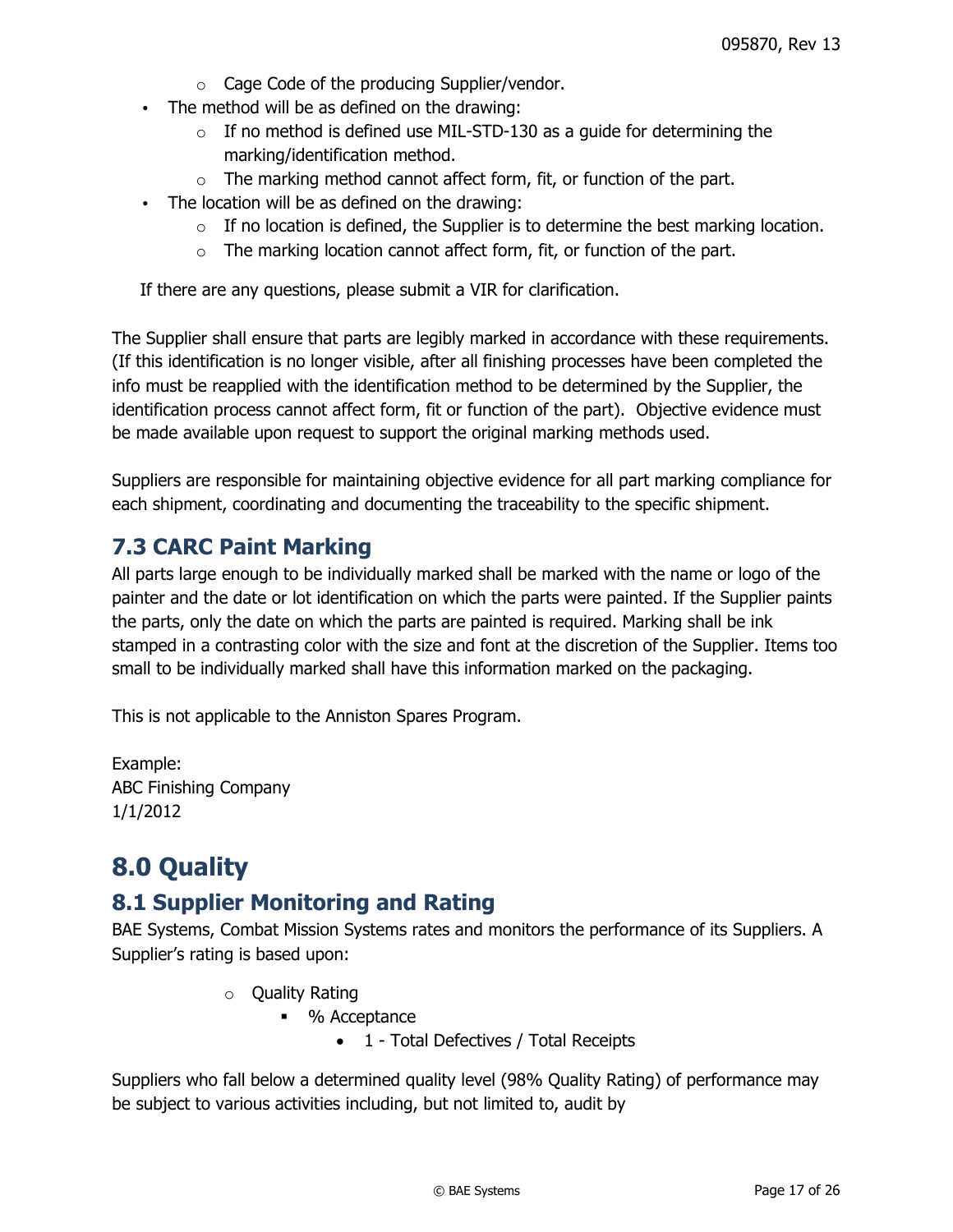BAE Systems, request for a corrective action improvement plan, prohibiting the Supplier from receiving new business and/or placed on Containment Level I or II.

# <span id="page-17-0"></span>**8.2 Quality Management System**

The Supplier shall develop, document, implement and maintain a quality system, which ensures compliance to all purchasing agreement requirements. The quality system shall be compliant with ISO 9001-2015 (or latest version), AS 9100, TS 16949, IATF 16949, NADCAP, ISO/IEC 17025 or a quality system approved by an Accredited Third Party Registrar. Certification to ISO 9001/AS9100/TS 16949/IATF 16949/NADCAP/ISO/IEC 17025 by an accredited registered third party is required unless otherwise stipulated within the contract (Purchase Order). Objective evidence shall be on file verifying that such a system exists, is being maintained, and is compliant with the standard requirements. Authorized BAE Systems representatives, upon request, shall make procedures and records available for examination. BAE Systems reserves the right to audit the Supplier at any time with prior notice.

# <span id="page-17-1"></span>**8.3 Inspection**

The Supplier will inspect the first piece (First Article Inspection - FAI) manufactured for this Purchasing Agreement to all drawing characteristics, drawing notes and Purchasing Agreement requirements and will maintain on file a report which includes the following elements:

- Supplier's name and the manufacturing address
- Purchasing agreement number and line number
- Item number, description, and revision as they appear on the purchasing agreement
- Lot quantity
- Certificate of compliance for the delivered item (as defined by paragraph 8.5)
- Material certificates/ballistic firing records (where applicable)
- Special process certifications (where applicable)
- Inspection Report
- Balloon Drawing
- First Article Test/Inspection reports (where applicable)
- Production test reports (where applicable)
- Date of last control test and next control test, and, if a control test was performed on the current lot, a copy of the control test report (where applicable)
- Verification of all drawing notes, dimensions, and associated QAP/QAR/SQAP/SPS/ Specification requirements, with the requirement and measured values recorded. **Variable data shall be recorded with actual values measured for each sample.**  The Supplier shall provide traceability from the measured value to the drawing characteristic (Ex. ballooned drawing (all characteristics, including drawing notes, numbered)
- For assemblies, verification of all component-level (those components identified on the top-level drawing or are identified in the BOM listed on the top level drawing) drawing notes, dimensions, and associated QAP/QAR/SQAP/SPS/ Specification requirements, with the requirement and measured values recorded. **Variable data shall be recorded with actual values measured for each sample**
- Inspector's name, signature, and date (electronic or digital signatures are acceptable)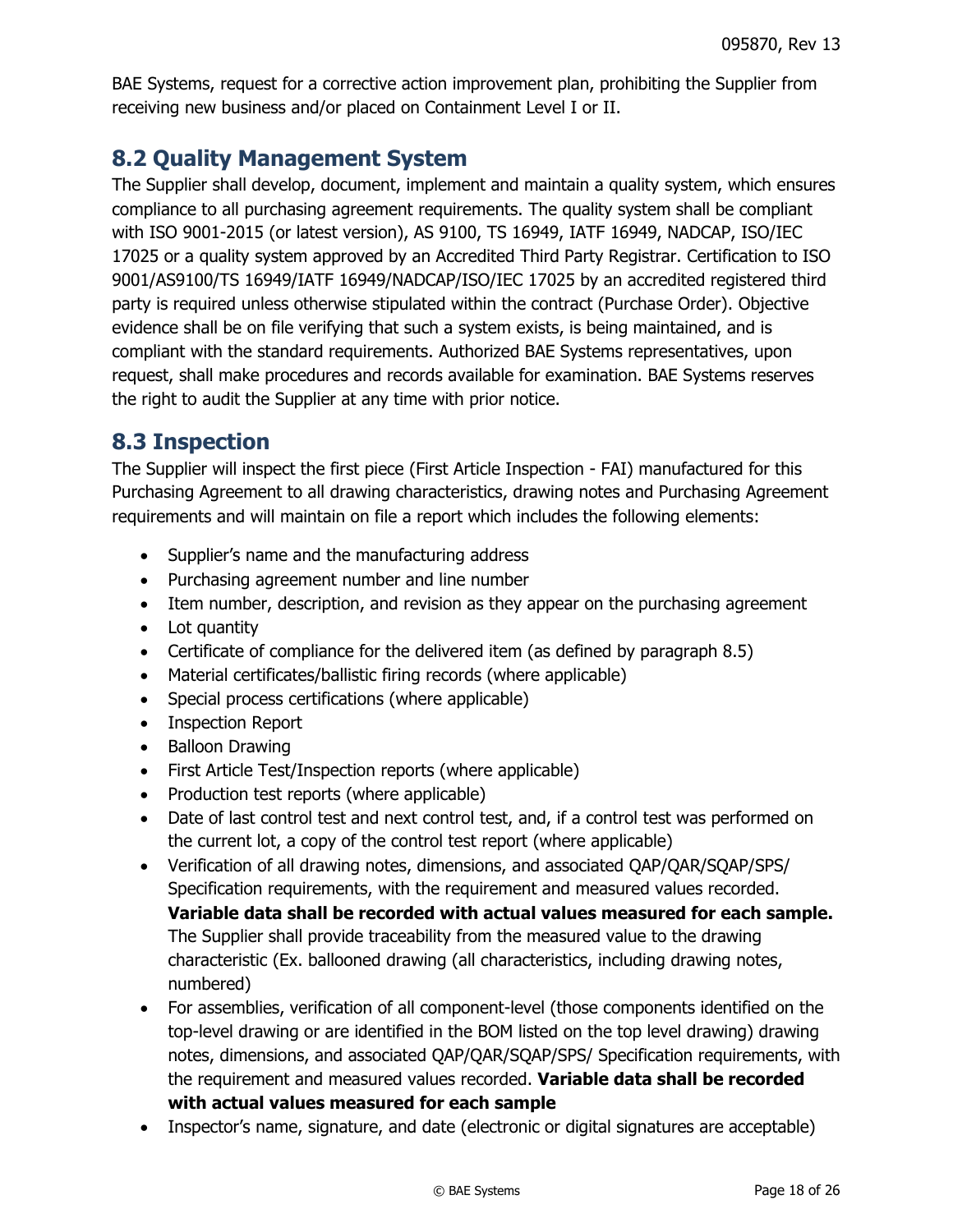The First Piece/First Article Inspection report will be submitted to BAE Systems as required by the Purchasing Agreement. BAE Systems reserves the right to request additional copies of First Piece/First Article and In-process inspection records at any time. Requests for records shall be fulfilled within five (5) business days.

(Note: If product under this purchasing agreement has been in continuous production and has not been changed since the last order, an additional first piece requirement is not required. Continuous production is defined as no break in production or process in excess of twenty-four (24) months, unless otherwise directed)

Following the First Piece/First Article Inspection, the Supplier shall have a process in place, which ensures that all supplied product is compliant to all Purchasing Agreement requirements. This process shall consist of a C=0 sampling plan, SPC, or any other method which ensures that the final shipped product is compliant. If required by contract the Supplier may be required to submit a plan to BAE Systems for approval. Record of the plan approval shall be kept on file with the first piece acceptance documentation. If the first piece fails to meet the functional, dimensional or TDP requirements, a new first pc must be generated, tested and measured. Likewise, if the manufacturing process or design of the part changes, new parts must be obtained that represents this new process/design and a delta First Piece/First Article inspection is permissible with prior approval.

Inspection requirements for certain special processes, testing, and fasteners:

- Visual weld inspection shall be 100% or per applicable specification requirements
- Verification/validation of finishing processes shall be performed on each manufacturing lot unless a higher frequency is required by the relevant specification
- Non-Destructive Evaluation (NDE) / Non-Destructive Testing (NDT) as required by specification/contract.
- Frequency-based testing such as sample/quantity or sample/time period shall be followed unless a higher frequency is required by the relevant specification.
- Documented/specified fastener quality assurance requirements shall be followed.
- All visual inspection and NDT on armor and low alloy steel (100KSI tensile strength or greater) shall be completed no earlier than 48 hours after completion of welding.

Parts for which the design is proprietary to the Supplier, or their sub-tier Supplier, and which are ordered to the Supplier/Sub-tier Supplier's part number shall only require a certificate of conformance from the manufacturer.

The Supplier shall maintain records documenting product compliance to all applicable purchasing agreements, drawings, specifications, and standards for a period of ten (10) years for Phoenix orders and seven (7) years for all other sites after order completion. At the end of this period, if the Supplier desires to dispose/destroy the records, the Supplier shall contact BAE Systems and request disposition instructions, which may include authorization to destroy the records or instructions to forward the records to a BAE Systems facility.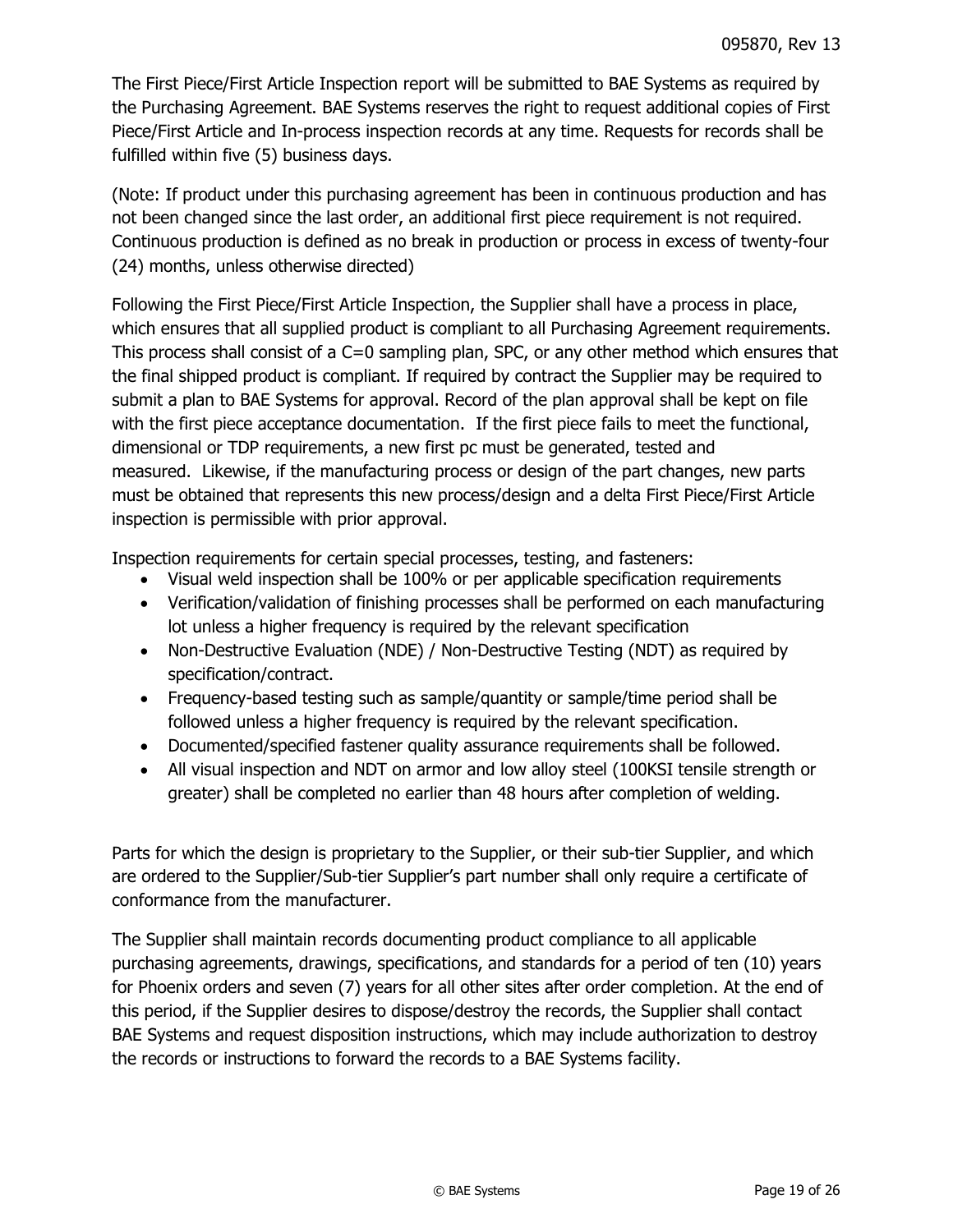# <span id="page-19-0"></span>**8.4 Measuring and Test Equipment**

The Supplier shall establish and maintain a documented calibration system to verify conformity of all measuring and test equipment (M&TE) such as gages, tools, jigs, fixtures and dies used to verify conformity to requirements. This system shall be compliant with ISO 9001:2015 (or latest version), AS 9100, TS 16949, ISO/IEC 17025 or shall be approved by BAE Systems.

Outside calibration and inspection/test, services used shall maintain a system in accordance with a recognized standard such as ISO 10012, ANSI/NCSL Z540, or ISO/IEC 17025 and shall address the criteria described in the selected standard.

# <span id="page-19-1"></span>**8.5 Certificate of Compliance**

The Supplier, when required by the purchasing agreement or upon request by BAE Systems, shall generate and provide a Certificate of Compliance. The instructions for submitting the Certificate of Compliance shall be as defined by CDR. This certificate, signed by an authorized representative, shall contain the following information:

- Supplier's name and address
- BAE Systems' purchasing agreement number and line number
- BAE Systems' item number, description, and revision as specified on the purchasing agreement
- Quantity
- A statement that the product/service meets all of the requirements of the purchasing agreement and its technical data package at the prescribed revision level.
- Exceptions, including waivers and deviations (as applicable)
- Signature, printed name, and title of signer (electronic or digital signatures are acceptable)
- Date

# <span id="page-19-2"></span>**8.6 Non-conforming Material**

The Supplier is responsible for establishing controls to ensure that products not conforming to the Purchasing Agreement are identified, segregated, dispositioned and controlled to prevent inadvertent use. All costs associated with non-conforming material, including freight, handling, material replacement, inspection, rework, etc., may be charged back to the Supplier.

When non-conforming items are to be returned to the Supplier, the Supplier shall provide a Return Material Authorization (RMA) number within 24 hours of notification. Failure to provide the RMA number within the specified time authorizes BAE Systems to return the items at its discretion.

In the event that the Supplier identifies a non-conformance, which they are not authorized to correct (i.e. repair or use as-is dispositions), the Supplier shall provide written notification, through submission of a VIR within 24 hours of discovery. They are required to provide complete traceability information for all known or suspect nonconforming product shipped, including but not limited to identification of batch/lot number, purchase order, part identification, and dates of shipment. The non-conforming items shall be quarantined at all BAE Systems/Supplier's facility until BAE Systems provides disposition instructions.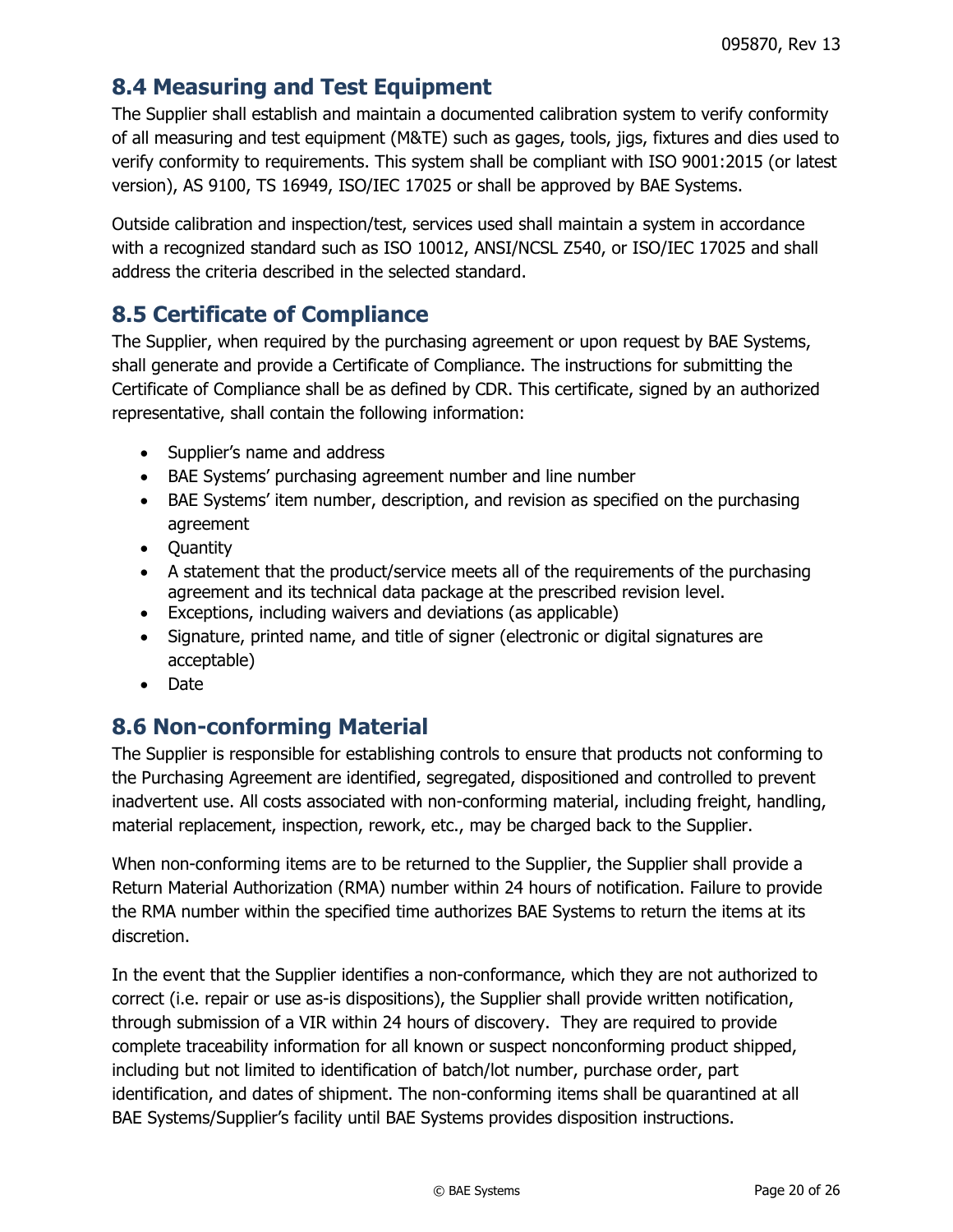Where non-conforming items pose a risk to BAE Systems' production schedule, BAE Systems reserves the right to request the Supplier provide on-site support to screen for and/or correct the issue. Upon request, the Supplier shall arrange for on-site support within 24 hours of receipt of the request. Failure to provide on-site support authorizes BAE Systems to contract third-party support at the Supplier's expense.

# <span id="page-20-0"></span>**8.7 Preliminary Material Review (PMR)**

The Supplier is authorized to rework, scrap, or return to their sub-tier Supplier items, which are non-conforming, where these dispositions are subject to the following definitions:

- Rework: the correction of a non-conformance resulting in full compliance to the TDP requirements
- Scrap: disposal/destruction of the non-conforming item(s)
- Return to sub-tier Supplier: returning the item/component to its Supplier/manufacturer

# <span id="page-20-1"></span>**8.8 Material Review Board (MRB)**

The Supplier may not repair non-conforming items or determine that the item may be used asis unless written authorization is incorporated into the purchasing agreement. These dispositions are defined as follows:

- Repair: correction of the non-conformance resulting in a functional item, but where the item does not meet all of the requirements of the TDP
- Use As-is: the determination that the non-conformance does not impact the form, fit, or function of the item even though it does not meet all of the requirements of the TDP

# <span id="page-20-2"></span>**8.9 Corrective Action**

The Supplier is responsible for implementing systems capable of resolving problems adversely affecting quality. The Supplier shall:

- Contain all discrepant parts whether they are completed, in process, in inventory, intransit, previously shipped or in the field.
- Determine root cause of the issue, why it wasn't detected in their system and what systemically failed to allow the deficiency.
- Identify impacts to similar items that use the same process, material, equipment and which may be affected by this discrepancy.
- Implement corrective action to correct the deficiencies.
- Implement preventative actions to preclude future occurrences of the issue(s).
- Verify and validate all corrective/preventative actions for effectiveness.

Records, which document the above actions, shall be maintained and made available to BAE Systems, upon request. These records may be in the Supplier's format as long as they address all requirements specified in this document.

In the event that a non-conformance is discovered by BAE Systems, there may cause to issue a Notification of Nonconformance (Level I Corrective Action) or a Supplier Corrective Action Request (SCAR, Level II Corrective Action).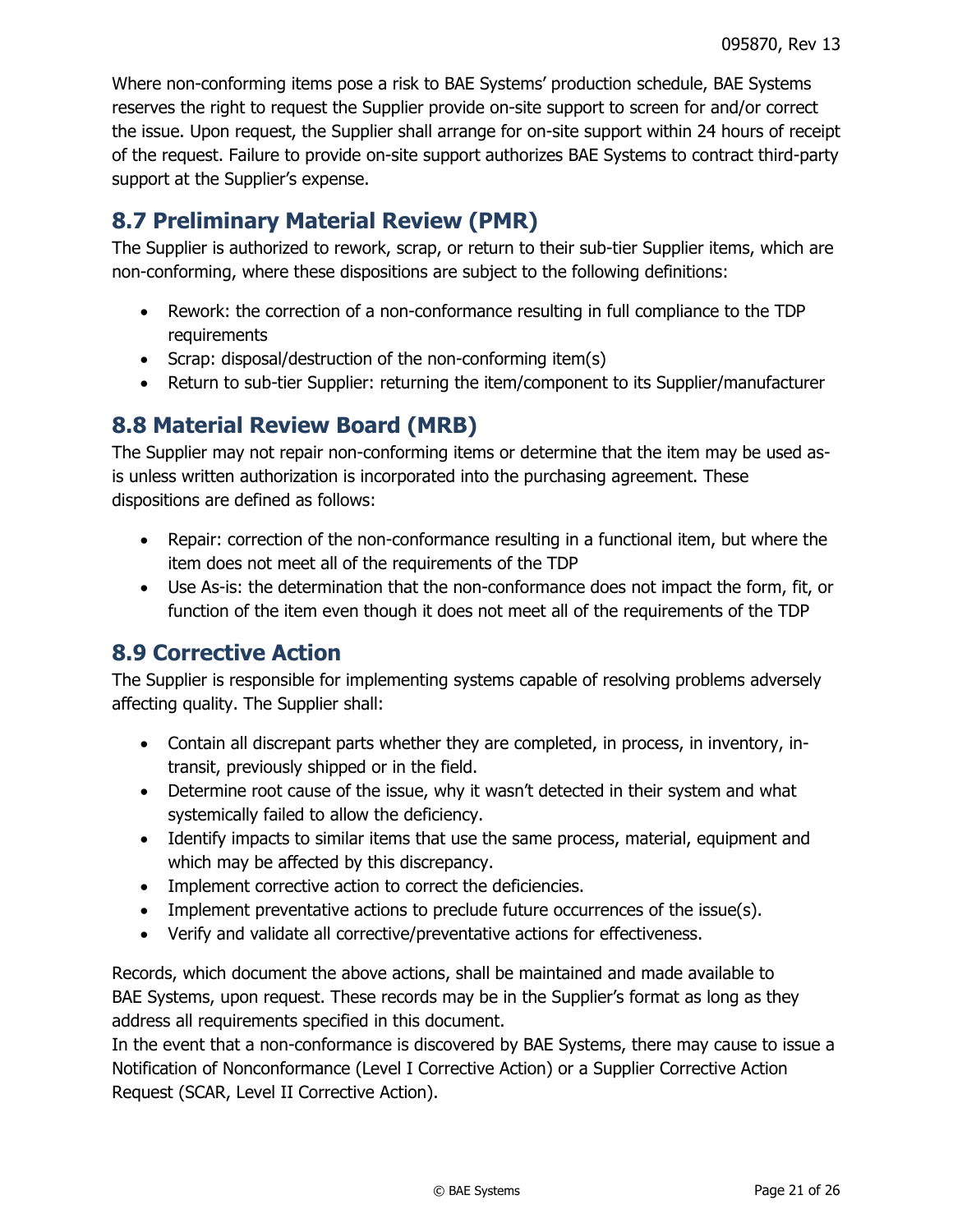A notification of nonconformance, Level I Corrective Action informs the Supplier that a nonconformance was identified but does not require a formal response from the Supplier. The Supplier is still responsible and shall correct the identified non-conformance in their process and document the actions taken in accordance with their internal corrective action procedures.

A SCAR requires that the Supplier provide formal written analysis of the root cause and documented corrective and preventative actions. The formal response from the Supplier must be received on or before the response due date or the Supplier's performance and/or risk rating may be impacted.

BAE Systems will, based on the supplied SCAR response, determine what follow up actions are required, if any, and completion of all follow up actions will be required before the SCAR can be closed.

# <span id="page-21-0"></span>**8.10 Written Corrective Action Requests (WCAR)**

In the event that the Supplier receives a WCAR related to, or similar to, product or processes provided to BAE Systems from the Defense Contract Management Agency (DCMA), and/or other customers, the Supplier is required to notify their BAE Systems APR of the WCAR record and the scope of the issue, regardless of the perceived impact to parts or services supplied to BAE Systems.

# <span id="page-21-1"></span>**8.11 Right of Access**

BAE Systems and its Customer reserve the right to perform inspection of product, witness testing, and/or review manufacturing and inspection processes/procedures at the Supplier's facility or their sub-tier Supplier's facility at any point during the execution of this purchasing agreement at no additional cost.

In support of these on-site activities, the Supplier shall make available any area of the facility or any individual relevant to the subject of the on-site visit. The Supplier shall also make available any required inspection equipment, records, drawings/technical data, and/or process documentation.

# <span id="page-21-2"></span>**8.12 Data Submission Instructions**

All data submissions, unless otherwise specified, shall be submitted electronically. The email subject line should include the relevant Purchasing Agreement number and part number. Paperwork should not be shipped with the product. The Supplier is required to use either an encrypted email system (setup between BAE Systems and the Supplier) or Secure File Transfer System (SFTS) for any and all technical data being submitted, drawings, performance and test data, etc. are considered technical data and need to be protected at all times. All documentation submittals shall include a (092245) source inspection / CDR paperwork submission form.

**Note:** If the submissions are for Anniston Forge, Anniston Spares, Phoenix, Aberdeen, Louisville, or Minneapolis and the parts are not certified or source inspected, the data packages and form 092245 are not required to be submitted in advance for an acceptance signature. For these locations, the data packages are to be sent with the parts. If you are unsure of the parts your company is certified for, contact your purchasing representative.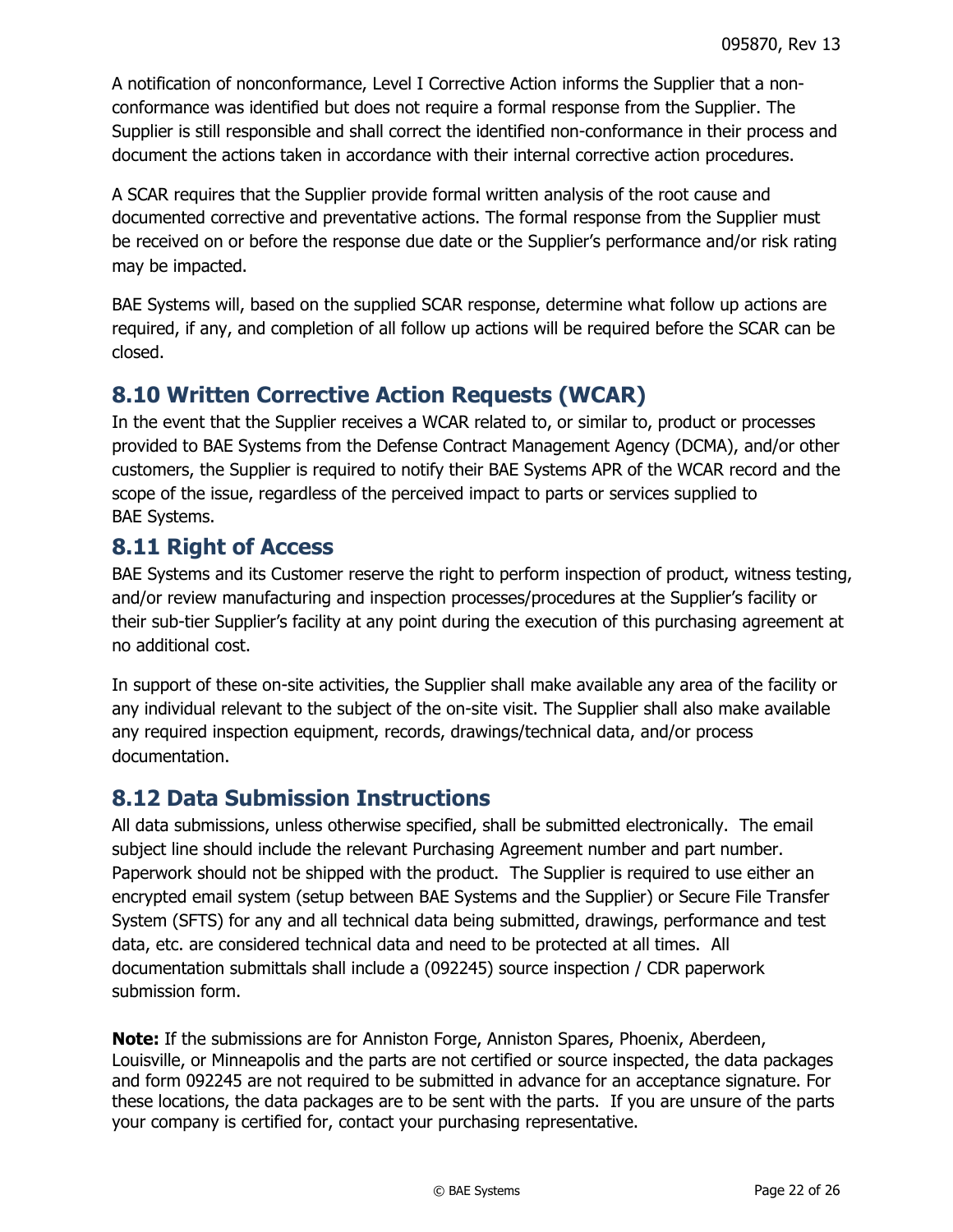All data submissions for the following ship-to addresses are to be submitted to **[sqasterlinghts.pands@baesystems.com:](mailto:sqasterlinghts.pands@baesystems.com)**

**1805 Coleman Road, Anniston, Alabama 36207**

**1801 Electronics Drive, Anniston, Alabama 36207**

**6331 San Ignacio Ave, San Jose, California 95119**

**200 Industrial Drive, Elgin, Oklahoma 73538**

**1100 Bairs Road, York, Pennsylvania 17405**

**15 Windham Blvd, Aiken, South Carolina, 29805**

**34201 Van Dyke Ave, Sterling Heights, Michigan 48312**

**1100 North Boundary Patrol Rd, New Boston, Texas 75570**

All data submissions for the following ship-to addresses are to be submitted to **[sqa.anniston@baesystems.com:](mailto:sqa.anniston@baesystems.com)**

**104 National Drive, Anniston, Alabama 36207**

#### **2101 West 10th St, Anniston, Alabama 36201**

All data submissions for the following ship-to addresses are to be submitted to **[receivinginspectionaz@baesystems.com:](mailto:receivinginspectionaz@baesystems.com)**

#### **7822 South 46th St, Phoenix, Arizona 85044**

All data submissions for the following ship-to addresses are to be submitted to **[sqa-admin.minneapolis@baesystems.com:](mailto:sqa-admin.minneapolis@baesystems.com)**

**1650 Industrial Blvd., Land and Armaments, Chula Vista California 91911**

**163 Rochester Drive, Louisville, Kentucky 40214**

**4800 East River Road, Minneapolis, Minnesota 55421**

**3317 8th Ave, Aberdeen, South Dakota 57401**

**915 Pearl Street, Norfolk, VA 23523** 

**11655 Central Pkwy, Suite 308, Jacksonville FL 32224** 

#### <span id="page-22-0"></span>**8.13 Containment Process**

#### **Level I Containment**

Controlled Shipping – Level 1 (CS1): CS1 requires the Supplier to contain the suspect product and perform a redundant 100% inspection process. This process is done either by the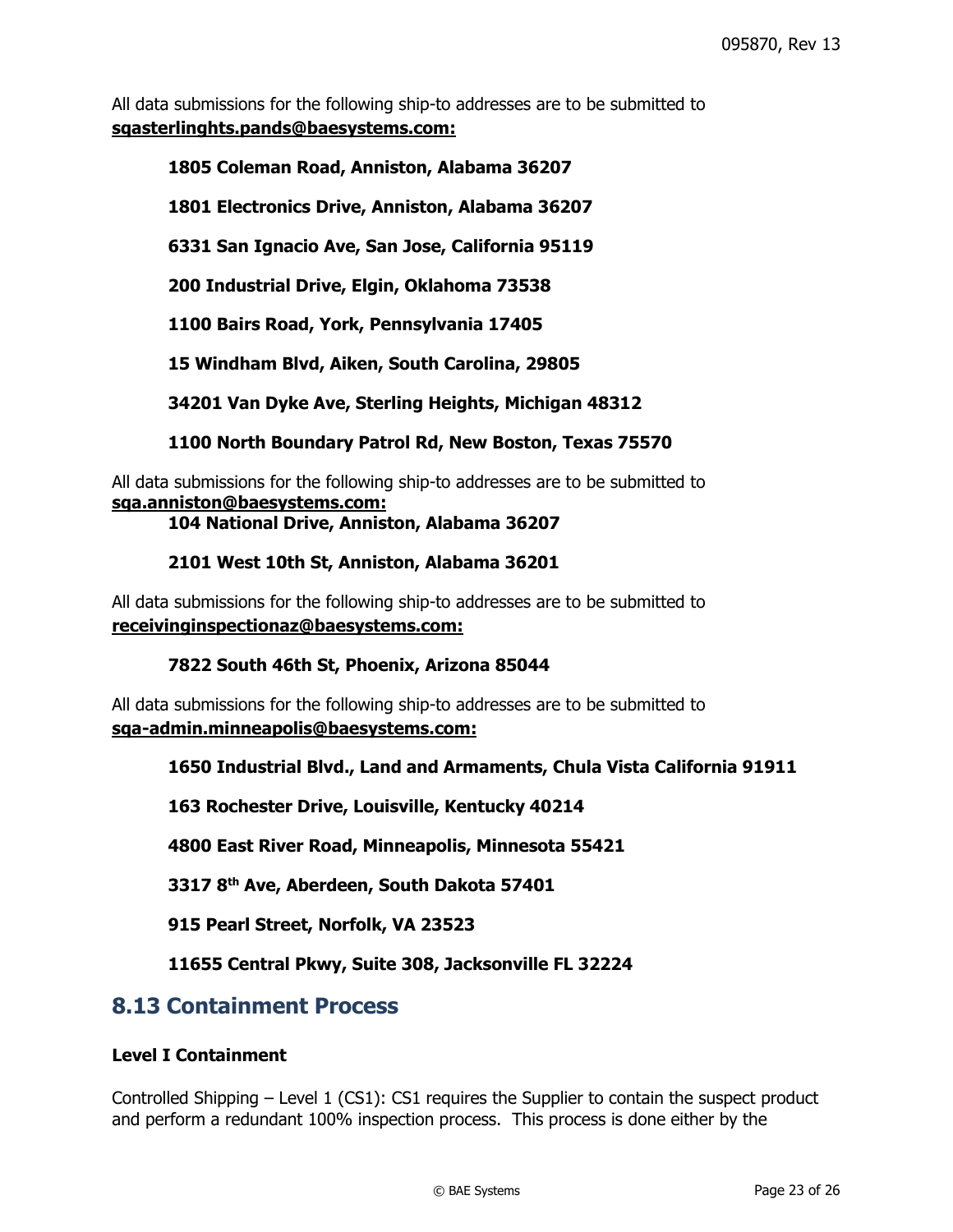Supplier's employees or by an outside third-party inspection company. The Supplier is required to identify the root cause of the defect(s) and incorporate irreversible corrective actions. Following implementation of the irreversible corrective actions the Supplier is required to validate by the above process improvements actions are effective. Upon notification the Supplier must immediately contain by the agreed upon date all suspect product/material at the Supplier, customer, in-transit or at the ultimate customer as applicable.

#### **Level II Containment**

Controlled Shipping – Level 2 (CS2): The customer will require CS2 when the Supplier has failed to correct the problem in CS1 or has had major quality problems. In CS2, the Supplier is required to continue their in-house inspections as in CS1 and add an additional redundant inspection process performed by a third party inspection and sorting company. This third party is selected by the Supplier, and is to be approved by the customer. The Supplier always pays the third party inspection and sorting company.

The root cause analysis and irrevocable corrective actions if identified/implemented in CS1 must be continued or redone until they are effective as verified by the data reported from the redundant inspection processes. Controlled Shipping Level 2 is required when the customer determines that Level 1 is not sufficient to isolate the customer from nonconforming parts. Normally this determination is based on:

- Repeat S-CAR's
- Duration, quantity, and/or severity of the quality problem
- Controlled Shipping Level 1 failures
- Major Disruptions (line stoppage)
- Major Quality problem (customer complaints, warranty defects, etc.)

Controlled Shipping Level 2 requires the Supplier to do all of the actions of Level 1 and to put in place a third party redundant inspection process to sort for nonconformance (s). The Supplier is required to implement a root cause problem solving process or to continue the root cause problem solving process started earlier. If the Supplier is unable to identify and correct the root cause, the customer may require the Supplier to employ a third party Quality Engineering firm to manage the corrective action process. Once the Supplier has met the defined exit criteria, the Supplier requests exit from Controlled Shipping – Level 2. The Supplier must provide supporting documentation and assessments on performance and corrective actions to the customer.

# <span id="page-23-0"></span>**9.0 Packaging/Shipping**

## <span id="page-23-1"></span>**9.1 Cleanliness and Preservation**

The Supplier shall furnish parts/components, which are free of mill scale, rust, carbon deposit, weld spatter, or any surface contaminant that would be detrimental to appearance, or functional performance (i.e. would prevent proper adhesion of coatings).

Unless specified otherwise on the drawing, specification and/or purchasing agreement, bare metal surfaces, (ferrous and non-ferrous), shall be protected from corrosion during manufacturing operations, storage and shipment. MIL-STD-2073-1 may be used as a guide for packaging and corrosion protection selection.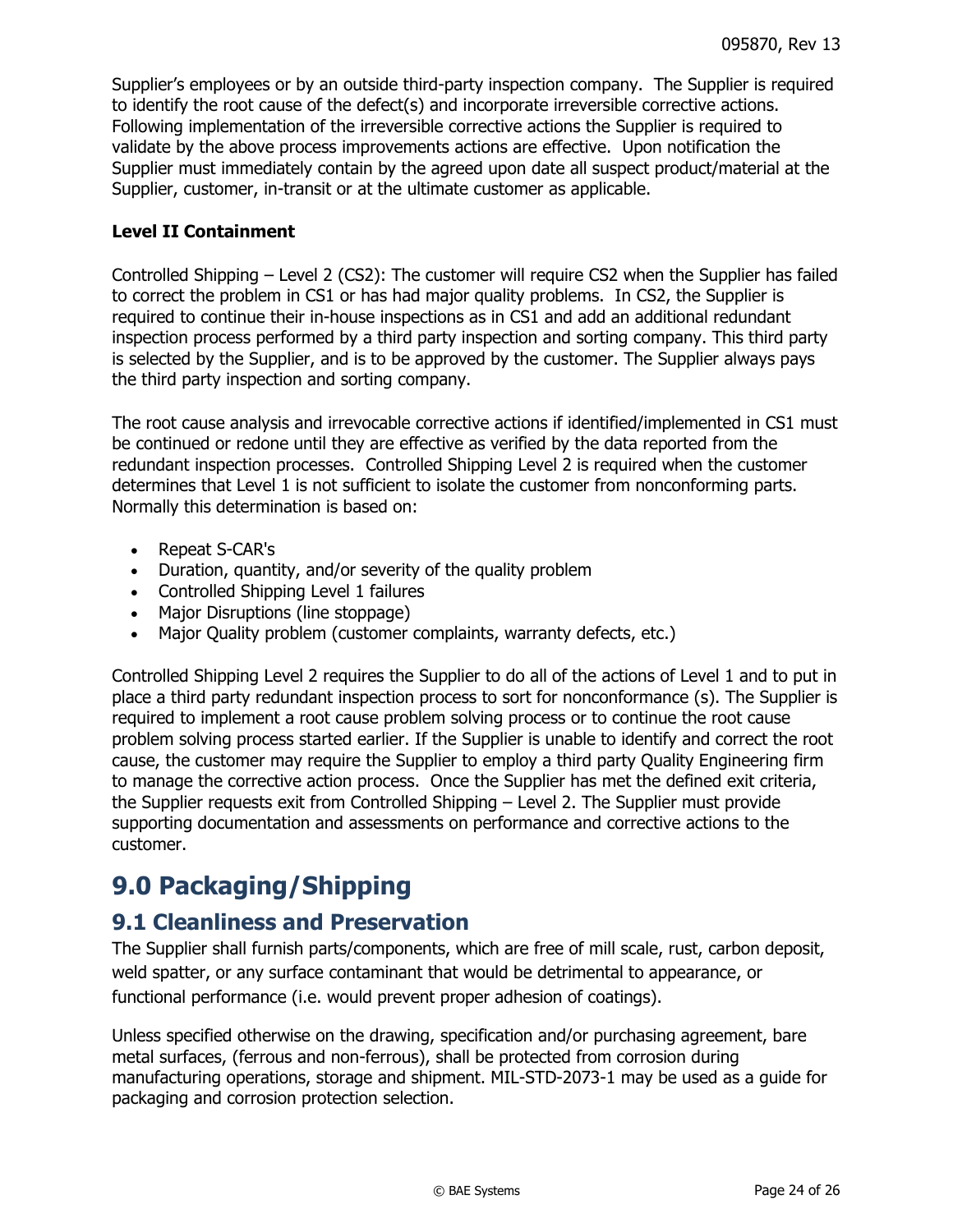Prior to application of preservation, parts shall be cleaned by any suitable method not injurious to the item and dried. Method 20, 30 and 40 may be used, specific preservation method and application is dependent on the material being protected and criticality of the surface.

The selected corrosion prevention method shall be compatible with subsequent processing and shall not damage, degrade or cause latent defects to the part. Technical information regarding the preservative used shall be maintained on file by the Supplier and made available to BAE Systems upon request. If specific corrosion prevention requirements are defined on drawings, specifications, and/or purchasing agreement(s) those requirements will take precedence. The Supplier is prohibited from shipping parts/components on pallets constructed from lumber that has been pressure treated and/or has received metallic wood preservatives. Any openings on components, such as electrical connectors, hydraulic/pneumatic fittings/ports, bare machined holes, and fuel ports, shall be properly plugged or capped to prevent internal contamination.

# <span id="page-24-0"></span>**9.2 Packaging for Electrostatic Discharge (ESD) Sensitive Items**

All Class 1, Class 2 and Class 3 parts, assemblies, and equipment, as defined by MIL-STD-1686, are to be packaged in accordance with Paragraph 5.8 of MIL-STD-1686 (MIL-E-17555). External shipping packaging for Class 1, Class 2, and Class 3 devices shall be identified with the ESD symbol. All other components with solderable leads and which are considered non-ESD sensitive per MIL-STD-1686 shall be packaged in material that meets the requirements of MIL-B-81705, Type II or Type III. Bare printed wiring boards are to be packaged in heat-sealed non-staticgenerating poly bags that meet the requirements of MIL-PRF-81705 and MIL-HDBK-263.

# <span id="page-24-1"></span>**9.3 Hazardous Material Control**

In order to assure the proper storage, handling, use, and disposal of hazardous or potentially hazardous materials, every container shall be clearly marked with the following, as a minimum:

- Product Name
- Manufacturer's Name
- Manufacturer's Part Number
- Manufacturer's Batch Number or Lot Number
- Date of Manufacture
- Expiration Date, per manufacturer's specification
- Federal Hazardous Chemical Label (OSHA 1910, 1200 Compliant)
- BAE Systems Purchasing Agreement Number
- BAE Systems Item Number
- Applicable DOT/UN Placard/Labels

In addition, all products containing Volatile Organic Compounds (VOCs), such as paint, must be labeled by the manufacturer in accordance with applicable state and/or federal codes. A copy of the Material Safety Data Sheet (MSDS) shall accompany each shipment.

# <span id="page-24-2"></span>**9.4 Supplier Qualification / First Article Testing**

Many components or assemblies may require the application of either or both Qualification Testing or First Article Testing prior to delivery. Examples include but are not limited to